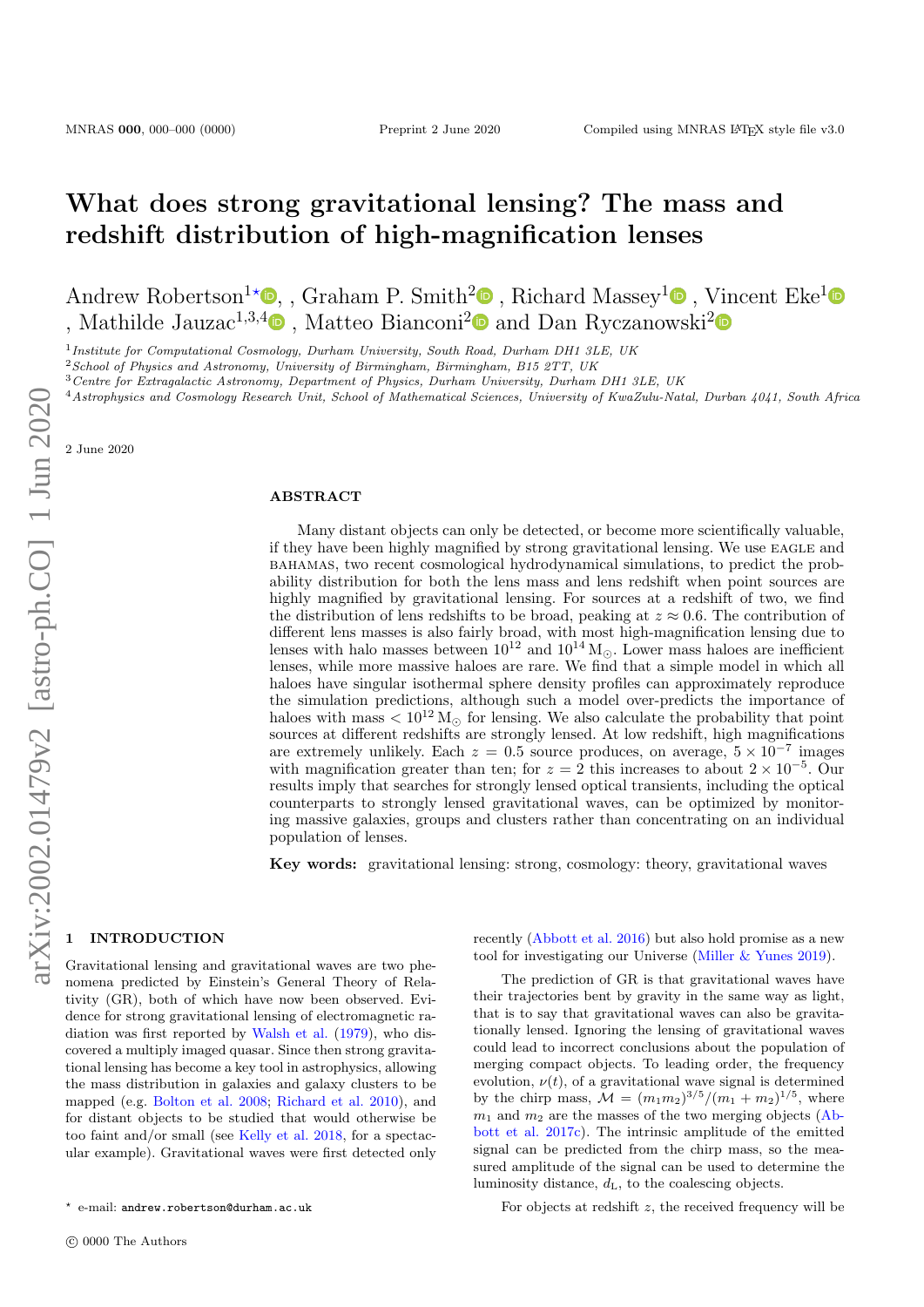lower than the intrinsic frequency by a factor of  $1 + z$ . With an assumed cosmology and ignoring peculiar velocities, there is a one to one relationship between  $d_{\text{L}}$  and z. This means that the chirp mass and luminosity distance (and therefore also redshift) can be inferred from the amplitude and frequency evolution of a gravitational wave signal. Gravitational lensing introduces a new quantity, the magnification  $\mu$ , which alters the amplitude of the detected gravitational wave strain by a factor of  $\sqrt{\mu}$  compared with the no lensing  $(\mu = 1)$  case. A gravitational wave signal which – ignoring lensing – would correspond to a chirp mass  $\mathcal{M}_{\mu=1}$  at a redshift  $z_{\mu=1}$ , could actually be at a true redshift z, with true chirp mass M where  $\mathcal{M} = \mathcal{M}_{\mu=1}(1+z_{\mu=1})/(1+z)$ . The magnification in this case would be  $\mu = [d_{\text{L}}(z)/d_{\text{L}}(z_{\mu=1})]^2$ . As such, low mass, distant, and highly magnified gravitational wave sources, will masquerade as more massive and closer gravitational wave sources if gravitational magnification is not considered in interpreting the gravitational wave signal.

At LIGO/Virgo's current sensitivity, the detection rate of strongly lensed GWs is expected to be small [\(Li et al.](#page-13-5) [2018;](#page-13-5) [Smith et al.](#page-14-2) [2018\)](#page-14-2). This can be understood in terms of the lens magnification that is required to render a lensed GW detectable. At present, unlensed GWs can only be detected out to a luminosity distance of  $\sim 1$  Gpc [\(Abbott et al.](#page-13-6) [2018\)](#page-13-6), corresponding to  $z \approx 0.2$ . Given that the typical redshift of a strong lensing galaxy or cluster is  $z \approx 0.2 - 0.5$ , it is inevitable that the typical redshift of a lensed GW is  $z \geq$ 1, which corresponds to a luminosity distance of  $\gtrsim 7 \text{ Gpc}$ . Given the dependence of lens magnification on luminosity distance discussed above, these distances imply  $\mu \geq 50$ , and thus a low probability of detection thus far, bearing in mind that  $P(\geq \mu) \propto \mu^{-2}$ . Despite some early proof of concept follow-up observations [\(Smith et al.](#page-14-3) [2019b\)](#page-14-3) and discussion of LIGO's early detections [\(Broadhurst et al.](#page-13-7) [2018,](#page-13-7) [2019\)](#page-13-8), there is scant evidence that any of LIGO/Virgo's detections to date are strongly lensed [\(Hannuksela et al.](#page-13-9) [2019;](#page-13-9) [Singer](#page-14-4) [et al.](#page-14-4) [2019\)](#page-14-4).

Calculating the expected number of detectable strongly lensed GWs, and the probability that a given GW detection is strongly lensed requires a good understanding of the population of gravitational lenses. Knowledge of this population can then also shape the observing strategy for electromagnetic follow-up of candidate lensed GWs. There has been disagreement in the literature as to what population of lenses is most important for the high magnifications required to reinterpret the LIGO/Virgo events as being less massive but at high redshift. For example, [Smith et al.](#page-14-2) [\(2018\)](#page-14-2) used the results of ray-tracing through a large N-body simulation [\(Hilbert et al.](#page-13-10) [2008,](#page-13-10) hereafter, [H08\)](#page-13-10) to conclude that galaxy clusters were the most important population of lenses. Meanwhile, [Haris et al.](#page-13-11) [\(2018\)](#page-13-11) forward modelled a population of lensed gravitational wave signals, assuming that lensed images dominantly arise due to galaxy lenses, modelling their population of lenses on SDSS early-type galaxies [\(Choi et al.](#page-13-12) [2007\)](#page-13-12). Claims that some of the gravitational wave signals already detected are likely strongly lensed [\(Broadhurst et al.](#page-13-7) [2018,](#page-13-7) [2019\)](#page-13-8) have also assumed that galaxies dominate the optical depth for strong lensing, which they justify from the population of lenses responsible for lensed high redshift star forming galaxies detected by the Herschel satellite [\(Negrello et al.](#page-13-13) [2010;](#page-13-13) [Wardlow et al.](#page-14-5) [2013;](#page-14-5) [Bussmann et al.](#page-13-14) [2013\)](#page-13-14). However, other lensed objects paint a different picture, with the first detected strongly lensed supernova [\(Kelly et al.](#page-13-15) [2015\)](#page-13-15) and highly magnified individual star [\(Kelly et al.](#page-13-1) [2018\)](#page-13-1), as well as the most magnified lensed quasars [\(Sharon et al.](#page-14-6) [2005;](#page-14-6) [Oguri et al.](#page-13-16) [2013;](#page-13-16) [Sharon et al.](#page-14-7) [2017\)](#page-14-7), being lensed by galaxy clusters. Inferring the importance of different lenses for strong lensing using the distribution of lenses responsible for observed highly magnified objects is complicated by selection effects, which motivates answering this question from a theoretical perspective.

In this paper we seek to answer the question of which objects are responsible for producing strong gravitational lensing. Given the small size of the GW emission region in compact binary coalescence, and the high-magnifications required to reinterpret gravitational wave events as having come from objects significantly less massive than originally inferred, we will concentrate on high-magnifications  $(|\mu| > 10)$  for point sources. We do this by combining lensing calculations performed on two state of the art hydrodynamical simulations, and show that the results can be approximately reproduced by a model in which the total mass distribution of each gravitationally collapsed object is modelled as a singular isothermal sphere.

This paper is organised as follows. In Section [2](#page-1-0) we describe a simple model for the strong lensing optical depth, based upon combining the halo mass function with a simple density profile for each halo. Then in Section [3](#page-4-0) we describe our simulations and how we calculated the cross-sections for strong gravitational lensing from individual simulated haloes. In Section [4](#page-6-0) we present our results, combining the strong lensing properties of all our simulated haloes to find the contribution of different lens masses and lens redshifts to the probability for strong lensing. We then present our conclusions in Section [5.](#page-12-0) We assume a [Planck Collabora](#page-14-8)[tion et al.](#page-14-8)  $(2014)$  cosmology throughout this paper,<sup>[1](#page-1-1)</sup> unless stated otherwise.

## <span id="page-1-0"></span>2 A SIMPLE MODEL FOR THE STRONG LENSING OPTICAL DEPTH

Answering the question of 'what does strong lensing?' requires two ingredients. First, the lensing cross-section of individual lenses as a function of their mass and redshift, and second, the halo mass function – the number density of haloes of different masses at different cosmic times. In this section we discuss both of these in the context of a simple model where all lenses are assumed to be spherically symmetric singular isothermal spheres (SISs), which have 3D density profiles with  $\rho \propto r^{-2}$ . The advantage of using this density profile is that it provides a simple analytic method to relate the Einstein radius of a lens to the mass of its dark matter halo, across a broad range of halo mass, as detailed in Sections [2.1](#page-2-0) and [2.2.](#page-2-1) The SIS model has been shown to be a good description of strong lensing galaxies [\(Gavazzi](#page-13-17) [et al.](#page-13-17) [2007\)](#page-13-17). Whilst this model is a poor description of individual strong-lensing clusters due to the complexity of such systems (e.g. [Richard et al.](#page-14-1) [2010\)](#page-14-1), the slope of the SIS profile is representative of cluster density profile slopes on the

<span id="page-1-1"></span><sup>1</sup> With  $\Omega_{\rm m} = 0.307, \Omega_{\rm b} = 0.04825, \Omega_{\Lambda} = 0.693, \sigma_8 = 0.8288,$  $n_s = 0.9611$  and  $h = 0.6777$ .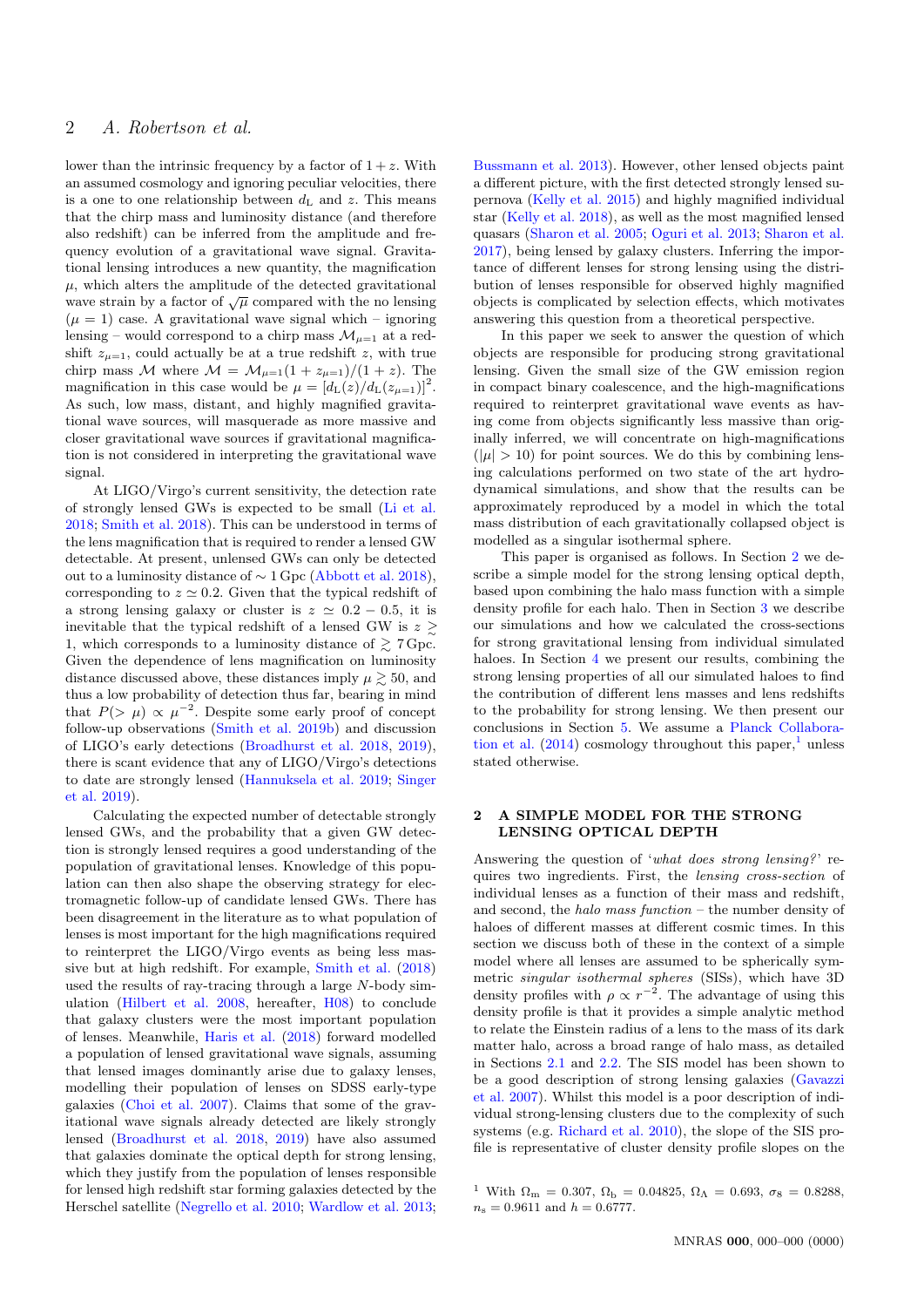relevant scales and is therefore appropriate for population studies such as this. The goal of this section is to introduce notation and gain intuition that will help to understand the results from hydrodynamical simulations in Section [3.](#page-4-0)

## <span id="page-2-0"></span>2.1 Lensing cross-sections of individual lenses

For a mass distribution at redshift  $z^L$ , we can define the gravitational lensing cross-section for some criterion as the solid angle that satisfies that criterion. An example criterion could be that the magnification,  $\mu$ , for a source at redshift  $z^{\text{S}}$  is greater than some magnification threshold,  $\mu_0$ . Gravitational lensing maps an infinitesimal solid angle in the source plane, into a solid angle in the image plane that differs by a factor of the magnification.<sup>[2](#page-2-2)</sup> As such, we can define cross-sections both in the image plane and the source plane, and in general these can be different. To introduce our notation we take a concrete example of a cross-section for magnification greater than 10 for a redshift 2 source. A particular lens would then have an image plane crosssection,  $\sigma_{\rm lens}^{\rm I}(|\mu| > 10, z^{\rm S} = 2)$ , and source plane crosssection,  $\sigma_{\text{lens}}^{\text{S}}(|\mu| > 10, z^{\text{S}} = 2)$ , with the former corresponding to the lens-plane solid angle over which lines of sight from the observer to the lens have  $|\mu| > 10$  and the latter corresponding to the (un-lensed) solid angle in the source plane that will be magnified by  $|\mu| > 10$ . The source plane cross-section is therefore the relevant cross-section for calculating the probability that randomly located sources at  $z^{\rm S}=2$  will be magnified by this lens by  $|\mu|>10$ .

An SIS with Einstein radius  $\theta_{\rm E}$ , has an image-plane magnification profile (e.g. [Meneghetti](#page-13-18) [2016\)](#page-13-18)

$$
\mu_{\text{SIS}} = \frac{\theta}{\theta - \theta_{\text{E}}},\tag{1}
$$

where  $\theta$  is the angular distance from the centre of the SIS profile. Armed with the magnification as a function of radius, we can then ask what the lens (or source) plane solid angle above a particular magnification threshold is. Note that the magnification can be both positive and negative, with negative values corresponding to images with inverted parity. In this study we are interested in the brightness of lensed point sources, for which the absolute value of  $\mu$  is the relevant quantity. The image plane solid angle with  $|\mu| > \mu_0$ is

$$
\sigma_{\rm lens}^{\rm I}(>\mu_0) = \int_{\theta_0}^{\theta_1} 2\pi\theta \,d\theta \tag{2}
$$

where from equation [\(1\)](#page-2-3) we have that  $\theta_0 = \theta_{\rm E} \mu_0/(\mu_0 + 1)$ and  $\theta_1 = \theta_{\rm E} \mu_0 / (\mu_0 - 1)$ , such that

$$
\sigma_{\rm lens}^{\rm I}(>\mu_0) = \theta_{\rm E}^2 \frac{4\pi\mu_0^3}{(\mu_0^2 - 1)^2}.
$$
\n(3)

An infinitesimal solid angle of the image plane will map back into an infinitesimal solid angle of the source plane, which is smaller by a factor  $|\mu|$  (i.e.  $d\sigma_{\rm lens}^{\rm I} = |\mu| d\sigma_{\rm lens}^{\rm S}$ ), so the source plane solid angle with  $|\mu| > \mu_0$  is

$$
\sigma_{\rm lens}^{\rm S}(>\mu_0) = \int_{\theta_0}^{\theta_1} \frac{2\pi\theta}{|\mu(\theta)|} \,\mathrm{d}\theta. \tag{4}
$$

<span id="page-2-2"></span><sup>2</sup> The image plane solid angle does not need to be larger, as  $|\mu|$ can be less than unity, but throughout this paper we are concerned with high magnifications.

Note that there is a subtlety when discussing the source plane solid angle with some property (such as  $|\mu| > \mu_0$ ). because regions of the source plane can map to multiple regions in the image plane. As equation [\(4\)](#page-2-4) is defined as an integral over the image plane, points on the source plane that map to multiple points on the image plane will be counted multiple times, once for each image that meets the respective property. This means that for a number density of sources per unit solid angle in the source plane,  $n_s$ , we expect to see  $\sigma_{\rm lens}^{\rm S}(>\mu_0)\times n_{\rm s}$  images of those sources magnified by greater than  $\mu_0$  by a particular lens. This will typically be greater than the number of sources that have at least one image magnified by greater than  $\mu_0$ , because highly magnified lines of sight are typically multiply imaged.

<span id="page-2-6"></span>Evaluating the integral in equation [\(4\)](#page-2-4) we find

$$
\sigma_{\rm lens}^{\rm S}(>\mu_0) = \theta_{\rm E}^2 \frac{2\pi(\mu_0^2 + 1)}{(\mu_0^2 - 1)^2}.
$$
\n(5)

In equations [3](#page-2-5) and [5,](#page-2-6)  $\sigma_{\rm lens}(>\mu_0)$  is separable into the product of  $\theta_{\rm E}^2$  and a function of  $\mu_0$ . As such, the relative contribution of different haloes to the optical depth is independent of the exact definition of the optical depth, whether it is the solid angle within the Einstein radius, or the source/image plane solid angle with a magnification greater than some  $\mu_0$ . While different definitions of what constitutes 'strong lensing' will change the total optical depth to strong lensing, it will change the optical depth of each system in the same manner, keeping their relative contributions fixed. In particular, for large magnification thresholds  $(\mu_0 \gg 1)$ ,  $\sigma_{\rm lens}^{\rm S}(>\mu_0)\propto 1/\mu_0^2$ .

<span id="page-2-3"></span>While we have shown here that  $P(|\mu| > \mu_0) \propto 1/\mu_0^2$ for sources behind an SIS lens, this behaviour can be shown to be more general. Critical curves are curves in the image plane along which the magnification is formally infinite in the geometric optics limit, while caustics are curves in the source plane found from mapping the critical curve to the source plane using the gravitational deflection angles. By Taylor expanding the gravitational potential about a point on a critical curve, it can be shown that the magnification varies inversely as the square root of the perpendicular distance of the source from the caustic (e.g. [Gaudi & Petters](#page-13-19) [2002,](#page-13-19) equation 35). The source plane solid angle above some magnification,  $\mu_0$ , is the length of the caustic multiplied by the distance from the caustic at which the magnification drops to  $\mu_0$ ,  $l_0$ . As  $l_0 \propto 1/\mu_0^2$ , the high-magnification crosssection is  $\sigma_{\rm lens}^{\rm S}(>\mu_0) \propto 1/\mu_0^2$ .

## <span id="page-2-5"></span><span id="page-2-1"></span>2.2 The halo mass function

<span id="page-2-4"></span>The halo mass function has been well studied, both in the context of analytical predictions [\(Press & Schechter](#page-14-9) [1974;](#page-14-9) [Sheth et al.](#page-14-10) [2001\)](#page-14-10) and measurements from N-body simulations (e.g. [Jenkins et al.](#page-13-20) [2001;](#page-13-20) [Tinker et al.](#page-14-11) [2008\)](#page-14-11). Here, we use the [Tinker et al.](#page-14-11) [\(2008\)](#page-14-11) mass function with a [Planck](#page-14-8) [Collaboration et al.](#page-14-8) [\(2014\)](#page-14-8) cosmology, as implemented in the Python library hmf [\(Murray et al.](#page-13-21) [2013\)](#page-13-21). Throughout this paper we use  $M_{200}$  to define halo masses; where  $r_{200}$  is the radius at which the mean enclosed density is 200 times the critical density, and  $M_{200}$  is the mass within  $r_{200}$ .

We define  $n(M, z)$  as the comoving number density of haloes with  $M_{200} < M$  at redshift z.  $\partial n(M, z)/\partial \log_{10} M$  is then the number density of haloes per decade in halo mass,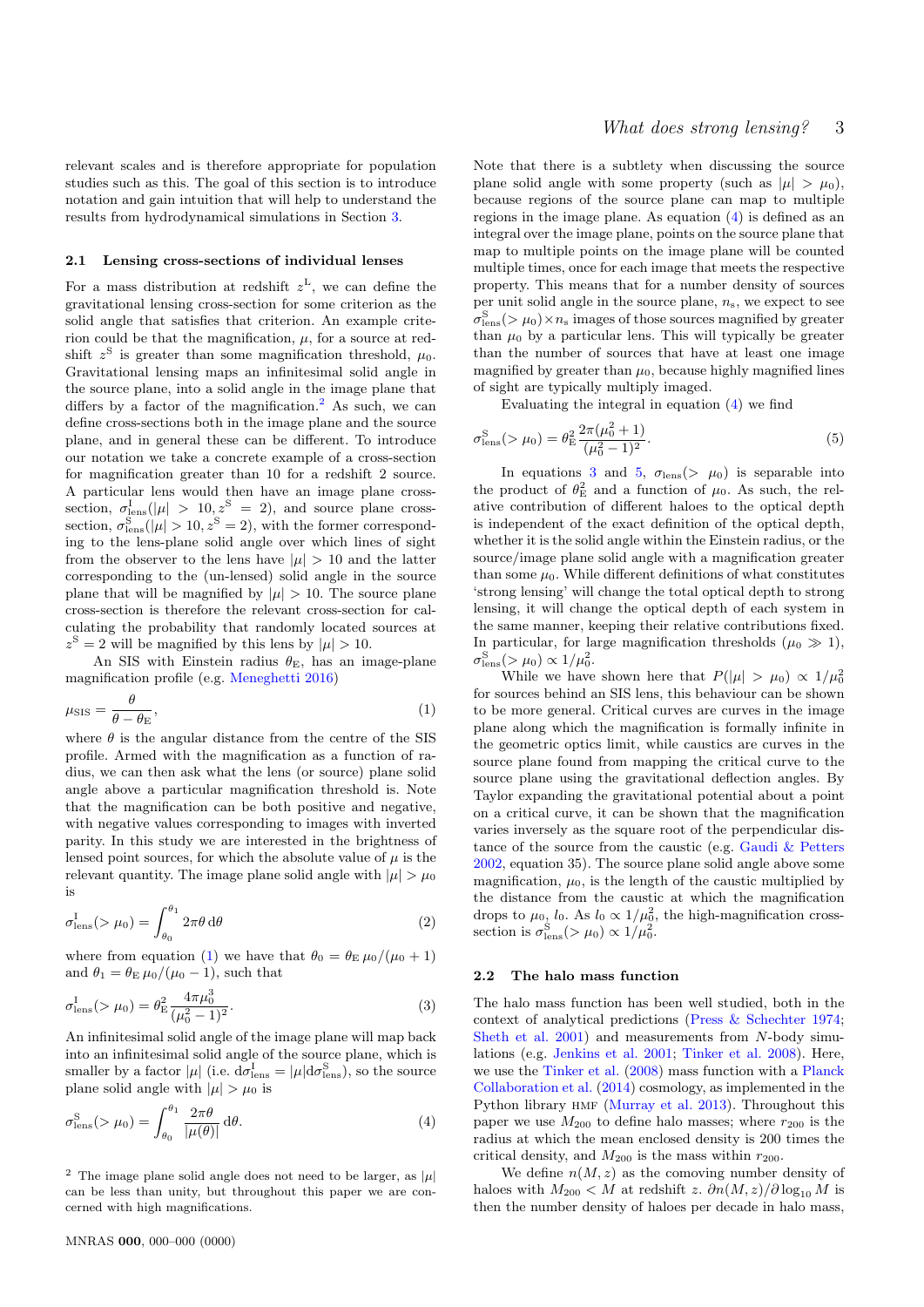which is plotted for different redshifts in the top panel of Fig. [1.](#page-3-0) For brevity we will often drop the '200' from halo masses, and will not explicitly write the base (always 10) of logarithms.

#### <span id="page-3-2"></span>2.2.1 Tying  $M_{200}$  to an SIS density profile

In order to relate an SIS with a given Einstein radius to a halo described by its  $M_{200}$ , it helps to be concrete about the normalisation of the SIS density profile. Starting with a density profile with a normalisation described by the velocity dispersion,  $\sigma_{\rm v}$ ,

<span id="page-3-1"></span>
$$
\rho_{\rm SIS}(r) = \frac{\sigma_{\rm v}^2}{2\pi G r^2},\tag{6}
$$

we can integrate along a line of sight a projected radius R from the centre of the halo to get the projected surface density

$$
\Sigma_{\rm SIS}(R) = \frac{\sigma_{\rm v}^2}{2GR}.\tag{7}
$$

The mass enclosed within a 2D radius is then

$$
M_{\rm SIS}(
$$

For a given cosmology and lensing geometry we can define the critical surface density for lensing,  $\Sigma_{\rm crit}$ , as

$$
\Sigma_{\rm crit} = \frac{c^2}{4\pi G} \frac{d_{\rm A}(z^{\rm S})}{d_{\rm A}(z^{\rm L}) d_{\rm A}(z^{\rm L}, z^{\rm S})}.
$$
\n(9)

Here,  $d_A(z^S)$ ,  $d_A(z^L)$ , and  $d_A(z^L, z^S)$  are the angular diameter distances between the observer and the source, the observer and the lens, and the lens and the source respectively. For an axisymmetric lens, the average surface density within the Einstein radius is  $\Sigma_{\rm crit}$  (i.e.  $M_{\rm SIS}(< R_{\rm E}) = \Sigma_{\rm crit} \pi R_{\rm E}^2$ ). Combining this with the fact that the physical Einstein radius is related to an angular Einstein radius by the angular diameter distance to the lens  $(R_{\rm E} = \theta_{\rm E} d_{\rm A}(z^{\rm L}))$  we find that

$$
\theta_{\rm E} = \frac{\sigma_{\rm v}^2}{G\Sigma_{\rm crit}d_{\rm A}(z^{\rm L})}.
$$
\n(10)

Returning to Equation  $(6)$ , we can integrate the density profile to find that the mass within a 3D radius is

$$
M_{\rm SIS}(
$$

Equating the mass within  $r_{200}$  with  $M_{200}$  allows us to write  $\sigma_{\rm v}$ , and hence  $\theta_{\rm E}$ , in terms of the halo mass:

$$
\theta_{\rm E}(M, z_{\rm lens}) = \frac{M}{2r_{200}\Sigma_{\rm crit}d_{\rm A}(z^{\rm L})}.
$$
\n(12)

At fixed  $z^L$ ,  $\Sigma_{\rm crit}$  and  $d_A(z^L)$  are constant, and  $r_{200} \propto M^{1/3}$ , such that  $\theta_{\rm E} \propto M^{2/3}$ . Then, using equation [\(5\)](#page-2-6),  $\sigma_{\rm lens}^{\rm S} \propto$  $M^{4/3}.$ 

#### 2.3 Strong-lensing optical depths

If  $\sigma_{\text{tot}}(M, z)$  is the sum of  $\sigma_{\text{lens}}$  over all haloes with  $M_{200}$  <  $M$ , within some volume  $V$ , at redshift  $z$ , then

$$
\frac{\partial^2 \sigma_{\text{tot}}(M, z)}{\partial V \partial \log M} = \frac{\partial n(M, z)}{\partial \log M} \sigma_{\text{lens}}(M, z). \tag{13}
$$



<span id="page-3-0"></span>Figure 1. Top: the halo mass function at different redshifts. At all redshifts the low mass end of the mass function is approximately a power-law with a slope slightly shallower than −1 as indicated by the dashed line which is a power-law with a slope of −0.94. Bottom: the optical depth per decade in halo mass and per unit redshift, at the same redshifts as the mass function is shown in the top panel, assuming all haloes to be singular isothermal spheres. The power-law dependence of the lensing cross-section on halo mass (Section [2.2.1\)](#page-3-2) multiplied by the mass function, leads to a gently increasing power-law at low masses, which is exponentially suppressed at high masses due to the suppression of the mass function.

For a patch of sky with solid angle,  $\Omega$ , and with a total source-plane cross-section,  $\sigma_{\text{tot}}^{\text{S}}$ , we can define a source-plane optical depth  $\tau^{\rm S} \equiv \sigma_{\rm tot}^{\rm S}/\Omega$ . Note that this definition of  $\tau^{\rm S}$ differs somewhat from the source plane optical depth used by (for example) [Schneider et al.](#page-14-12) [\(1992\)](#page-14-12), because of how it treats multiply imaged regions of the source plane (see Section [2.1](#page-2-0) for a discussion of this with an isolated lens). We illustrate our definition with an example, consisting of  $N<sup>S</sup>$  point-source objects randomly distributed in the source plane. If we suppose that these objects must be magnified by  $|\mu| > \mu_0$  in order to be detectable, then the expected number of detectable images will be  $\tau_{|\mu|>\mu_0}^{\text{S}} N^{\text{S}}$ , which can be larger than the number of different sources that are detected, due to some sources being detected multiple times. This is in contrast to the [Schneider et al.](#page-14-12) [\(1992\)](#page-14-12) definition, which we call  $\tilde{\tau}_{|\mu|>\mu_0}^{\rm S}$  following a similar discussion in [Hilbert](#page-13-22) [et al.](#page-13-22) [\(2007\)](#page-13-22).  $\tilde{\tau}_{|\mu|>\mu_0}^{\text{S}} N^{\text{S}}$  is the expected number of different sources that we would detect, some of which we may detect multiple times. Using  $\tau^{\rm S}$  over  $\tilde{\tau}^{\rm S}$  has two key advantages: firstly that it is much easier to compute, because the calculation can be done in the lens plane without having to find which regions of the lens plane map onto a common region of the source plane; and secondly because the number of images (rather than sources) is easier to count observationally.

<span id="page-3-3"></span>Note that by performing our calculations exclusively in the lens plane we cannot consider complications that arise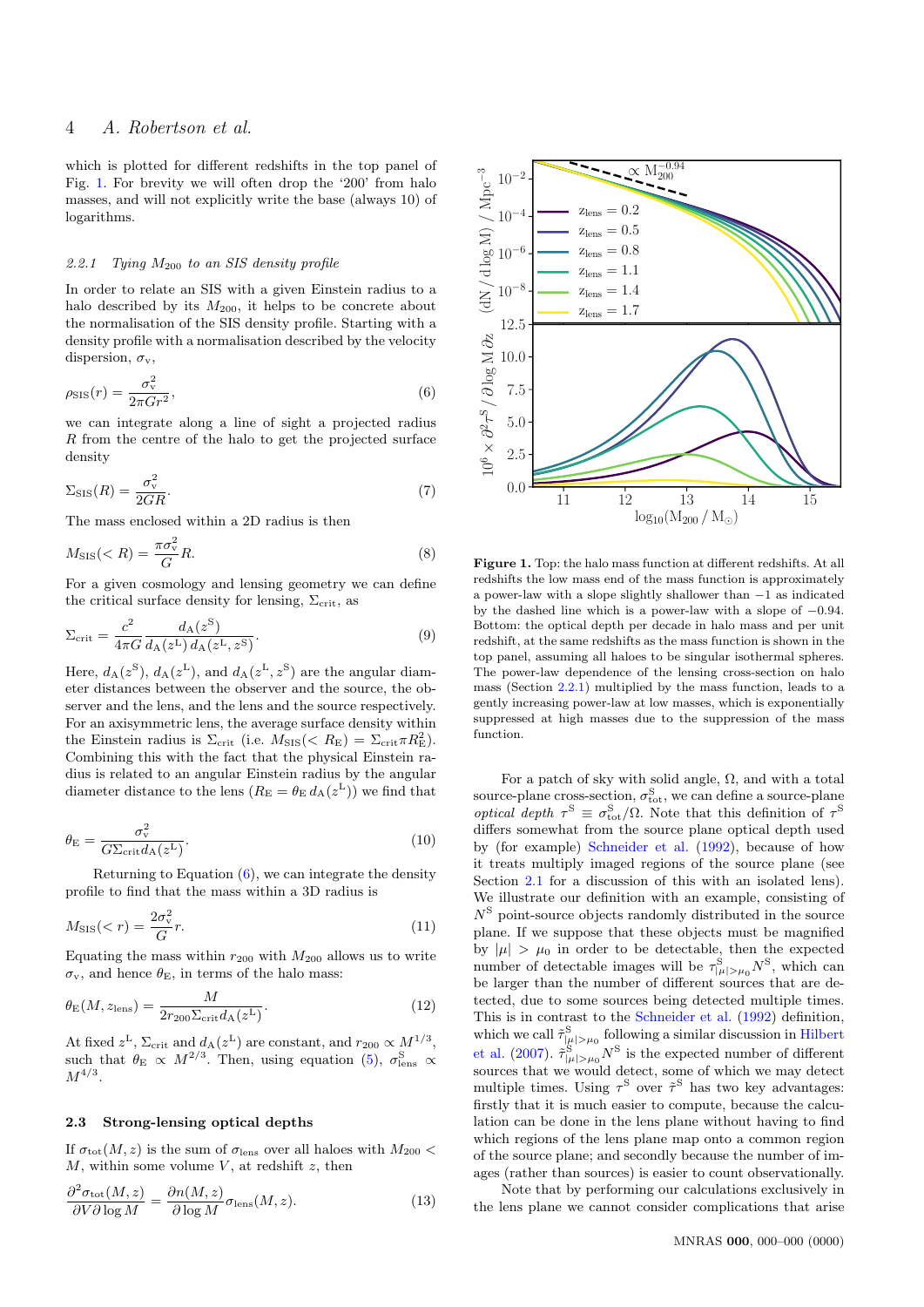when multiple images are blended into one. There could, for example, be blended images with a total magnification  $\mu_{\text{tot}} > \mu_0$  even though neither individual image has  $|\mu| > \mu_0$ . This is highly unlikely for lensed gravitational waves, where the length of a 'chirp' is typically less than a second, and so multiple images will only rarely overlap in time, however, it could be important for understanding other populations of lensed objects. For an SIS lens the time delay between multiple images of the same source is  $\Delta t \propto \theta_E^2 / \mu_{\text{tot}}$  (e.g. [Oguri et al.](#page-13-23) [2002\)](#page-13-23), and would be around an hour for an SIS with  $M_{200} = 10^{11.5}$   $M_{\odot}$ ,  $z^L = 0.5$ ,  $z^S = 2$ , and  $\mu_{\text{tot}} = 100$ . This halo mass is the lowest relevant for high magnification strong lensing (see Fig. [4\)](#page-8-0) and so extremely large magnifications would be required for time delays of a second or less.

<span id="page-4-1"></span>Defining  $V(z)$  as the comoving volume out to redshift z, and  $\Omega = 4\pi$  as the solid angle of the whole sky, we find that

$$
\frac{\partial^2 \tau}{\partial \log M \, \partial z} = \frac{1}{4\pi} \frac{\partial^2 \sigma_{\text{tot}}(M, z)}{\partial V \, \partial \log M} \frac{\mathrm{d}V}{\mathrm{d}z},\tag{14}
$$

which using equation  $(13)$  can be calculated from the halo mass function and  $\sigma_{\rm lens}(M, z)$ .

## 2.3.1 Strong-lensing optical depths in an SIS universe

Using  $\sigma_{\rm lens}(M, z)$  for SIS density profiles in equation [\(14\)](#page-4-1) we can calculate the relative contribution of different lens masses at different lens redshifts to the total optical depth. This is plotted (for an optical depth corresponding to  $|\mu|$ ) 10 for  $z^{\rm S} = 2$  sources) in the bottom panel of Fig. [1,](#page-3-0) where it can be seen that the relative contribution of different lens masses shifts towards higher masses at lower redshifts, peaking at  $M_{200} \approx 10^{13} \,\mathrm{M}_{\odot}$  at  $z^{\text{L}} = 1.4$  and  $M_{200} \approx 10^{14} \,\mathrm{M}_{\odot}$ at  $z^L = 0.2$ . This is driven by the increase in the halo mass above which the mass function is exponentially suppressed (often known as  $M_*$ ), through cosmic time. At all times there is a peak in  $\frac{\partial^2 \tau}{\partial \log M} \frac{\partial z}{\partial z}$ . Lensing by lowmass haloes is relatively unimportant because the power-law slope of the mass-function ( $\propto M^{-0.94}$ ) is not steep enough to compensate for the decreasing cross-section of low mass lenses ( $\propto M^{4/3}$ ), while the high-mass end is suppressed by the high-mass end cut-off in the mass function.

Aside from the relative contribution to the total lensing optical depth of different lens masses, Fig. [1](#page-3-0) also demonstrates the relative contribution from different lens redshifts. Of the redshifts we show,  $z^L = 0.5$  and 0.8 have the largest optical depths per unit redshift (the areas under the curves in the bottom panel of Fig. [1\)](#page-3-0). As well as the evolution of the mass function, there are a number of different factors that contribute to this. One is the comoving volume per unit redshift,  $\frac{dV}{dz}$ , which increases with increasing redshift out to around  $z = 2.5$ . Another is the *lensing efficiency*, the inverse of the critical surface density, which at fixed source redshift is proportional to  $d_A(z^L) d_A(z^L, z^S)$ . In a flat and non-expanding universe,  $d_A(z^L) + d_A(z^L, z^S) = d_A(z^S)$ . At fixed  $d_A(z^S)$ , the product of  $d_A(z^L)$  and  $d_A(z^L, z^S)$  is then maximised when they are equal, i.e. when the lens is halfway between the observer and source. This is complicated somewhat by a universe that is expanding, but it remains true that lensing is most efficient when the lens is neither close

to the observer nor close to the source, but roughly midway between. In the case of a  $z^{S} = 2$  source, and a [Planck](#page-14-8) [Collaboration et al.](#page-14-8) [\(2014\)](#page-14-8) cosmology, the lensing efficiency peaks for  $z^{\text{L}} = 0.52$ .

#### <span id="page-4-0"></span>3 LENSING IN HYDRODYNAMICAL SIMULATIONS

Cosmological hydrodynamical simulations have increased dramatically in their realism over the past decade and can now reproduce many of the key properties of observed galax-ies (e.g. [Vogelsberger et al.](#page-14-13) [2014;](#page-14-13) [Schaye et al.](#page-14-14) [2015;](#page-14-14) Davé [et al.](#page-13-24) [2016;](#page-13-24) [Kaviraj et al.](#page-13-25) [2017;](#page-13-25) [Pillepich et al.](#page-13-26) [2018a;](#page-13-26) Davé [et al.](#page-13-27) [2019\)](#page-13-27) as well as galaxy groups and clusters (e.g. [Sem](#page-14-15)[bolini et al.](#page-14-15) [2013;](#page-14-15) [Le Brun et al.](#page-13-28) [2014;](#page-13-28) [Barnes et al.](#page-13-29) [2017a;](#page-13-29) [McCarthy et al.](#page-13-30) [2017;](#page-13-31) Bahé et al. 2017; [Barnes et al.](#page-13-32) [2017b;](#page-13-32) [Pillepich et al.](#page-14-16) [2018b;](#page-14-16) [Cui et al.](#page-13-33) [2018\)](#page-13-33). Importantly for lensing, simulations can produce populations of galaxies with the correct distribution of stellar mass, and the correct stellar mass – size relation [\(Schaye et al.](#page-14-14) [2015\)](#page-14-14). As such, these simulations can now be used to answer the question of how important different objects are as gravitational lenses, from a theoretical perspective.

In order to determine the contribution of different lens masses to the strong lensing optical depth as predicted from a state of the art hydrodynamical simulation, we require the simulation to resolve the strong lensing region of the lowest mass haloes important for lensing ( $\sim 3 \times 10^{11}$  M<sub>o</sub>, see Fig. [4\)](#page-8-0), while simultaneously covering a large enough volume to accurately sample the high-mass end of the halo mass function. A single hydrodynamical simulation like this does not currently exist, so instead we combine two simulations, using the high-resolution publicly available<sup>[3](#page-4-2)</sup>  $(100 \text{ Mpc})^3$  EAgle simulation [\(Schaye et al.](#page-14-14) [2015;](#page-14-14) [Crain et al.](#page-13-34) [2015\)](#page-13-34) to resolve low mass haloes, and the large volume of the  $(400 h^{-1}$  Mpc $)^3$  ванамаs simulation [\(McCarthy et al.](#page-13-30) [2017\)](#page-13-30) to have an adequate number of high mass haloes.

#### 3.1 Simulation descriptions

EAGLE and BAHAMAS have similar sub-grid physics models for galaxy formation physics on scales below the resolution limits of the simulations. These include models for gas cooling, star formation, and feedback both from stars and active galactic nuclei (AGN). EAGLE was run using a [Planck Col](#page-14-8)[laboration et al.](#page-14-8)  $(2014)$  cosmology,<sup>[4](#page-4-3)</sup> and for BAHAMAS (which has been run with many different cosmologies, with and without massive neutrinos) we used the simulation based on the same [Planck Collaboration et al.](#page-14-8) [\(2014\)](#page-14-8) results as EAGLE's cosmology, with zero neutrino mass, which is de-scribed in [McCarthy et al.](#page-13-35)  $(2018)^5$  $(2018)^5$  $(2018)^5$ 

For EAGLE, the DM and initial baryon particle masses

<span id="page-4-2"></span><sup>3</sup> The galaxy and halo catalogues of the simulation suite, as well as the particle data, are publicly available at <http://www.eaglesim.org/database.php> [\(McAlpine et al.](#page-13-36) [2016;](#page-13-36) [The EAGLE team](#page-14-17) [2017\)](#page-14-17)

<span id="page-4-3"></span><sup>&</sup>lt;sup>4</sup> With  $\Omega_{\rm m} = 0.307, \, \Omega_{\rm b} = 0.04825, \, \Omega_{\Lambda} = 0.693, \, \sigma_8 = 0.8288,$  $n_{\mathrm{s}}=0.9611$  and  $h=0.6777.$ 

<span id="page-4-4"></span> $^5$  This differs slightly from the EAGLE cosmology, with  $\Omega_{\rm m}$  = 0.3175,  $\Omega_{\rm b} = 0.049$ ,  $\Omega_{\Lambda} = 0.6825$ ,  $\sigma_8 = 0.8341$ ,  $n_s = 0.9624$  and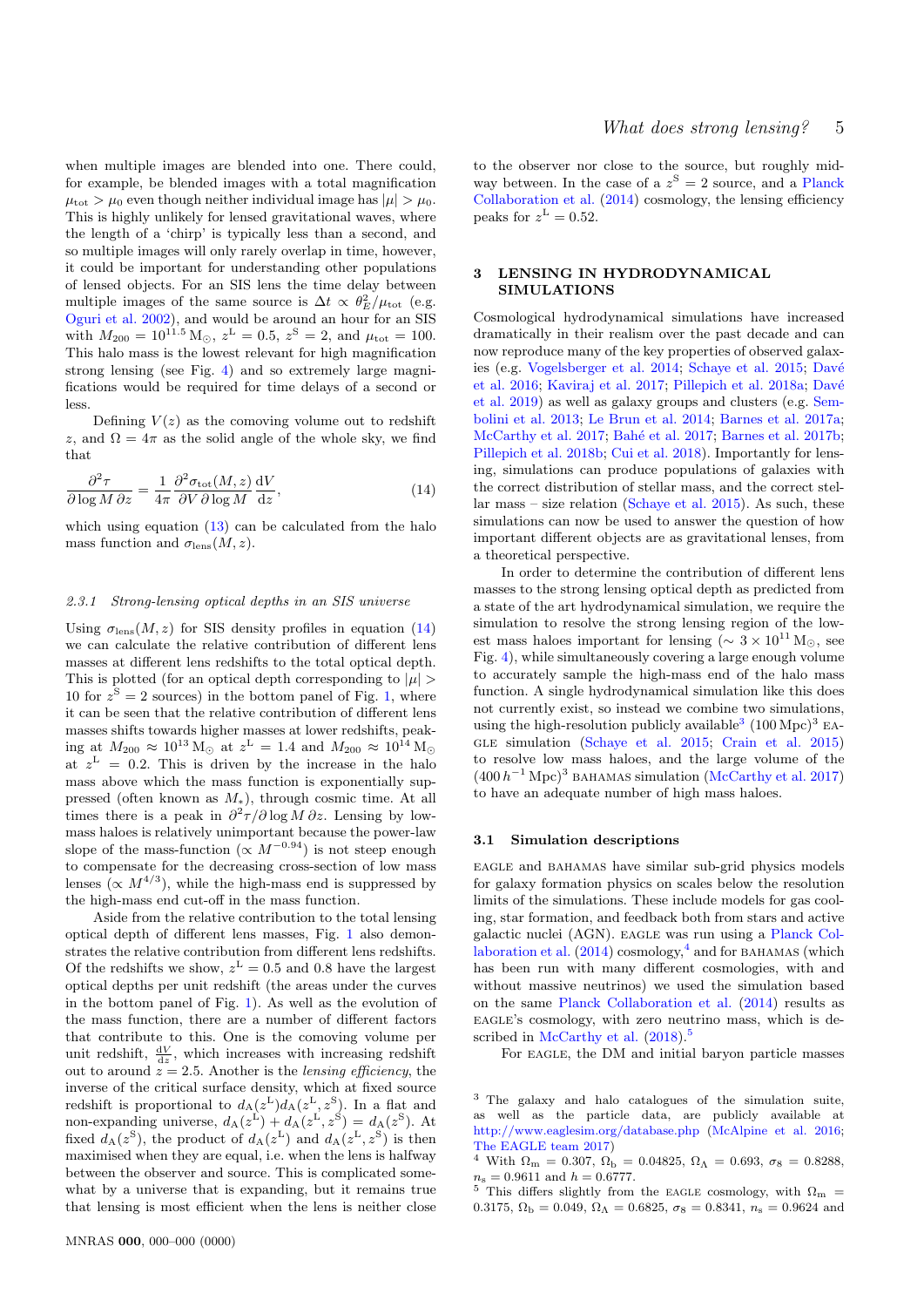are  $9.7 \times 10^6$  M<sub>\o</sub> and  $1.8 \times 10^6$  M<sub>\o</sub> respectively, while for BAHAMAS they are  $6.6 \times 10^9$  M<sub>o</sub> and  $1.2 \times 10^9$  M<sub>o</sub>. The corresponding Plummer-equivalent gravitational softening lengths are  $0.7$  kpc for EAGLE and  $6.0$  kpc for BAHAMAS, with these being fixed physical lengths (i.e. not comoving) at all redshifts we consider.

#### 3.2 Lensing description

Our lensing procedure treats each halo as an isolated lens, ignoring the effect of other structures along the line-of-sight. This is done because we want to assign light-rays that have high magnifications to a single lensing object, in order to answer the question of what was responsible for the lensing. Ignoring the effects of multiple lens planes is justified by the fact that only a very small fraction of light-rays meet our criterion for being strongly lensed, such that the probability of an object being sufficiently aligned to be strongly lensed by two separate haloes is negligible. This was verified explicitly by [Hilbert et al.](#page-13-22) [\(2007\)](#page-13-22), who did full multi-plane ray-tracing through the Millennium simulation [\(Springel et al.](#page-14-18) [2005\)](#page-14-18), and found that strong lensing events can almost always be traced to a single dominant lensing object. We stress that this does not mean that line-of-sight structures can be ignored in detailed lens modelling of individual systems, where including line-of-sight structures in the model can improve the match between the predicted and observed positions of multiply imaged sources (for example Chirivì et al. [2018\)](#page-13-37). It means that the lensing cross-sections of lenses are not significantly altered on average by objects along the line-of-sight.

Our procedure for generating lensing maps from simulated haloes follows [Robertson et al.](#page-14-19) [\(2019\)](#page-14-19), who studied the Einstein radii of galaxy clusters from bahamas simulations run with different DM models. For each halo at each snapshot redshift, we first find all mass within  $5 r_{200}$  of the particle with the lowest gravitational potential energy. We then calculate the projected surface density,  $\Sigma$ , on a regular grid using an SPH-like smoothing scheme based on the distance to the 16th nearest neighbour. We make 3 maps of each halo – projecting the mass along 3 orthogonal lines of sight, for which we use the simulation  $x, y$  and  $z$  axes. These maps are square, with a side-length of  $2r_{200}$ , and with  $1024 \times 1024$  pixels. The resolution therefore increases in lower mass haloes, where the critical curve is on a smaller physical scale. At  $z = 0$  this corresponds to a pixel scale of 4.5 kpc for a  $10^{15}$  M<sub> $\odot$ </sub> halo and 0.2 kpc for a  $10^{11}$  M<sub> $\odot$ </sub> halo. Note that the numerical values quoted here were motivated by the convergence tests discussed in Section [3.4.](#page-6-1)

Our calculation of  $\partial^2 \tau / \partial \log M \partial z$  is done at more lens redshifts than we have simulation snapshots, as illustrated in Fig. [2.](#page-5-0) At each redshift that we use as a lens plane,  $z^L$ , we find the snapshot closest to it in redshift. We then use the  $\Sigma$  maps of the haloes from this snapshot to calculate the contribution to the strong lensing optical depth from this particular  $z^{\text{L}}$ . This is done by first dividing  $\Sigma$  by  $\Sigma_{\text{crit}}$ , to get the dimensionless convergence,  $\kappa$ . As both  $\kappa$ , and the gravitational shear,  $\gamma$ , are second derivatives of the projected Newtonian potential, they can be readily calculated





<span id="page-5-0"></span>Figure 2. A schematic illustration of our volume of lenses, using the snapshot redshifts from bahamas. The redshift range shown is covered by the three lowest redshift snapshots from bahamas, with the red, green and blue filled regions covering redshifts closest to  $z^{\text{snap}} = 0, 0.125$  and 0.25 respectively. The ticks along the left edge of the wedge show the redshifts at which we evaluate the contribution to the strong-lensing optical depth, which is done by taking the comoving volume corresponding to a redshift interval  $\delta z$ . When this redshift interval includes regions closer in redshift to two different snapshots (i.e for  $z_2^L$ ) the optical depth calculation uses only the snapshot closest in redshift to the centre of this redshift interval.

from one another using discrete Fourier transforms (see e.g. [Robertson et al.](#page-14-19) [2019\)](#page-14-19). We can then make a map of the magnification  $\mu$  using

$$
\mu = \frac{1}{(1 - \kappa)^2 - |\gamma|^2}.
$$
\n(15)

For lens planes at a different redshift from the snapshot used, we keep  $\Sigma$  as a function of physical coordinates fixed. For different lens planes that use the same snapshot, the differences between them are that  $\Sigma_{\text{crit}}$  changes with  $z^{\text{L}}$ (leading to a difference in the relationship between  $\Sigma$  and the convergence,  $\kappa$ ) as does the relationship between physical distances in the lens plane and angles on the sky.

#### 3.3 Cross-sections and optical depths

With  $\mu$  on a regular grid in the image plane, we calculate the source plane solid angle with  $|\mu| > \mu_0$  behind some lens as

$$
\sigma_{\rm lens}^{\rm S} = \sum_{|\mu| > \mu_0} \frac{\sigma_{\rm pixel}}{|\mu|},\tag{16}
$$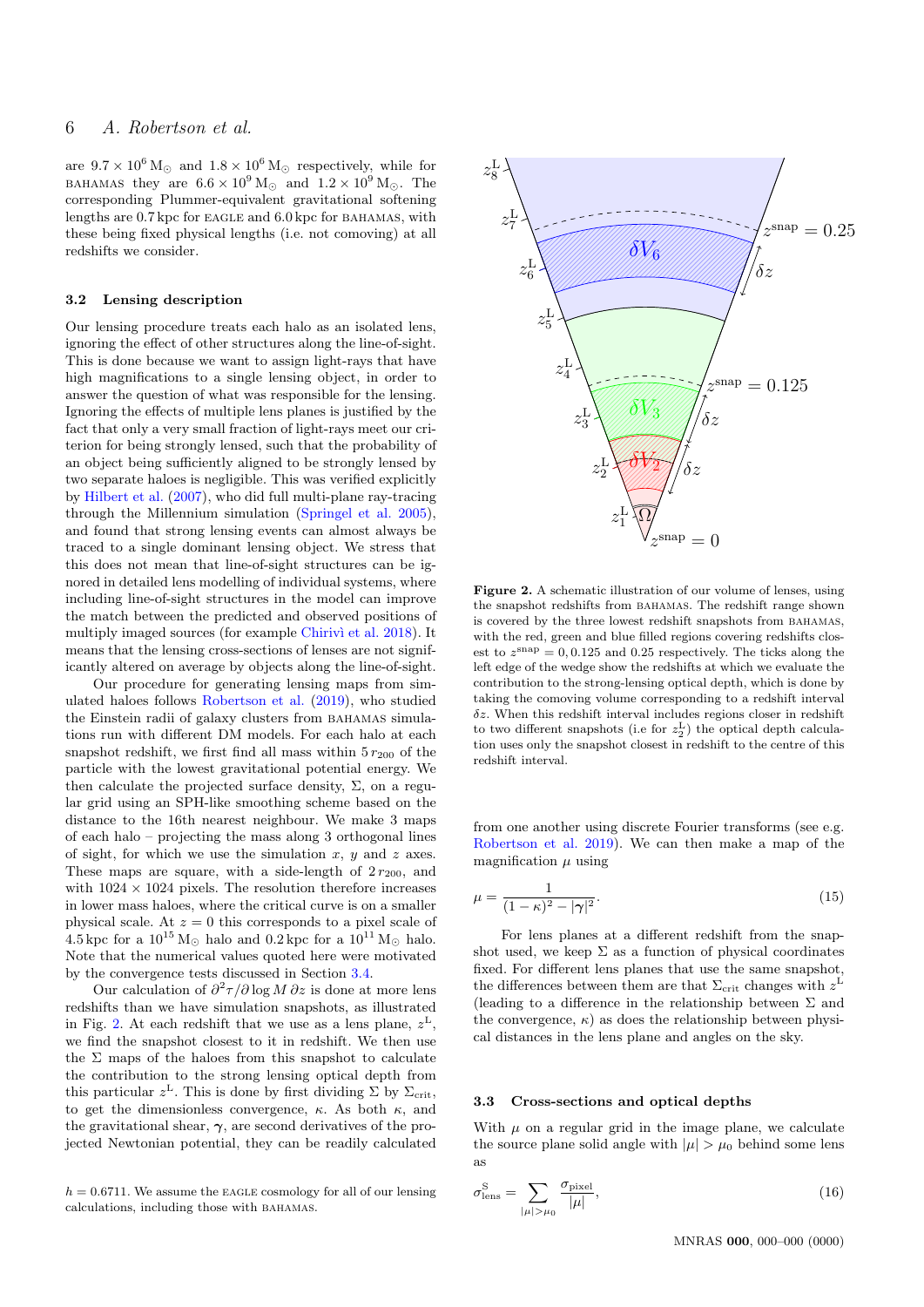where  $\sigma_{pixel}$  is the solid angle of each image-plane pixel, and the sum is over all pixels with  $|\mu| > \mu_0$ .<sup>[6](#page-6-2)</sup>

At each lens plane redshift  $(z_i^L = 0.04i - 0.02$  for  $i = 1, 2, \dots, 50$ , we calculate  $\sigma_{\text{lens}}^{\text{S}}$  of each halo with  $M_{200} >$  $10^{11}$  M<sub> $\odot$ </sub> in EAGLE and  $M_{200} > 10^{13.5}$  M<sub> $\odot$ </sub> in BAHAMAS. We bin haloes by  $\log_{10}(M_{200}/\rm{M}_{\odot})$  and sum up  $\sigma_{\rm lens}$  within each bin, where the bin width is  $\Delta \log_{10} M_{200} = 0.18$ . Dividing this sum by three times<sup>[7](#page-6-3)</sup> the simulation volume and the logmass bin width we get the left side of equation [\(13\)](#page-3-3), which we can convert to  $\partial^2 \tau / \partial \log M \partial z$  using equation [\(14\)](#page-4-1).

## <span id="page-6-1"></span>3.4 Numerical convergence of strong lensing cross-sections

Before we did our full lensing analysis of the EAGLE and BAhamas simulations, we first performed a number of tests to determine that our lensing procedure produced numerically converged results. We did these tests on a single snapshot from each of EAGLE and BAHAMAS, so that we could test a large number of possible numerical parameters. These snapshots were chosen to be at a redshift that contributes significantly to the lensing of high redshift sources, and to be at a redshift where EAGLE and BAHAMAS have a similarly timed output. We chose to use the  $z = 0.366$  snapshot from EAGLE, and the  $z = 0.375$  snapshot from BAHAMAS.

Accurately calculating the distribution of magnifications due to some mass distribution requires that the critical curves be adequately captured. This in turn requires that the mass distribution within the critical curves is sampled with a reasonable number of pixels. Smaller haloes have smaller critical curves, and hence require higher resolutions, while larger haloes need large fields of view to include the full halo's mass distribution. In order to achieve both of these, we used a pixel size and field of view that both increase with increasing halo mass, specifically in proportion to the virial radius ( $\propto M_{200}^{1/3}$ ).

As both our pixel size and field of view scale with the virial radius, the number of pixels used for the mass maps is independent of halo mass. We experimented with 256, 512, 1024 and 2048 pixels on a side, making square maps with a side-length of  $2r_{200}$ . The pixel scale acts as a scale on which the mass distribution is smoothed, and with the largest pixels  $(r_{200}/128)$ , our lensing cross-sections were substantially reduced compared to smaller pixel cases. The two smallest pixel scales  $(r_{200}/512$  and  $r_{200}/1024)$  produced converged results, suggesting that the larger of those two pixel scales (corresponding to 1024 pixels on a side) is more than adequate.

The reason that our lensing procedure becomes insensitive to the pixel scale is because it already smooths out the mass of individual particles on a scale that depends on the local number density of particles. This means that so long as the pixels are not too large, smaller pixels do not lead to smaller structures being resolved, but rather just a finer sampling of a smooth mass distribution. Because the resolution of our lensing maps is set by the density of simulation

<span id="page-6-3"></span><sup>7</sup> To reflect the three projection axes.

particles, we needed to check that a different simulation resolution, with a different number density of simulation particles, would have provided converged results.

To investigate this, we made lensing maps of all haloes in our test snapshots, both with the full simulation data, and when only using a fraction,  $f_{\text{sub}}$ , of the simulation particles. When making these subsampled maps, the mass of each particle was increased by  $1/f_{\text{sub}}$  to create a lower resolution version of the same simulated mass distribution. With these subsampled versions, we could then find the halo mass at which the lensing properties of the subsampled haloes disagreed with those of the full haloes, which indicates the halo mass down to which we can trust the lensing maps being generated from full simulation data.

In the top panel of Fig. [3](#page-7-0) we show the  $z^{S} = 2$  source plane cross-sections for  $|\mu| > 10$ , for individual haloes from both EAGLE and BAHAMAS, using subsampling factors of 1, 1/4 and 1/16. The bottom panel then shows  $\partial^2 \tau / \partial \log M \partial z$ with these different subsampling factors. For the case of eagle we see that other than a slight suppression at masses below  $4 \times 10^{11}$  M<sub>o</sub>, the  $f_{\text{sub}} = 1/4$  optical depth is indistinguishable from the full simulation case. We can also see that EAGLE has just enough resolution to resolve the lowest mass haloes important for lensing, as had the mass resolution been 16 times worse (corresponding to the yellow line), the low- $M_{200}$  cut off in  $\partial^2 \tau / \partial \log M \partial z$  would have been numerical rather than properly resolved.

The mass-scale at which convergence is achieved in bahamas is, unsurprisingly, different, given the much poorer resolution of the bahamas simulations. Defining convergence as an agreement on  $\frac{\partial^2 \tau}{\partial \log M} \frac{\partial z}{\partial z}$  better than 20% between subsequent  $f_{\text{sub}}$  levels,  $f_{\text{sub}} = 1/16$  is converged down to  $M_{200} \approx 3.2 \times 10^{14}$  M<sub>O</sub> and  $f_{\text{sub}} = 1/4$  down to  $M_{200} \approx 1.6 \times 10^{14}$  M<sub>o</sub>. Assuming a similar fractional improvement in the mass down to which we are converged going from  $f_{\text{sub}} = 1/4$  to  $f_{\text{sub}} = 1$  as we had when going from  $f_{\text{sub}} = 1/16$  to  $f_{\text{sub}} = 1/4$ , we expect that the full BAhamas results are converged down to a halo mass of around  $10^{14}$  M<sub> $\odot$ </sub>. For this reason we use BAHAMAS to make predictions for the contribution of  $M_{200} > 10^{14}$  M<sub>o</sub> lenses to the strong lensing optical depth, using EAGLE for halo masses below this. Owing to its relatively small box size, EAGLE has few haloes at masses  $10^{13.5} - 10^{14}$  M<sub>o</sub>. As we will see in the next section, this leads to our lensing calculation being most uncertain at these intermediate masses, where bahamas is not well resolved, but EAGLE suffers from a small volume.

#### <span id="page-6-0"></span>4 RESULTS

The differential optical depth for strong lensing,  $\frac{\partial^2 \tau}{\partial \log M} \frac{\partial z}{\partial z}$ , is plotted as a function of lens redshift and halo mass in Fig. [4,](#page-8-0) where we calculate this quantity from BAHAMAS for  $M_{200} > 10^{14}$  M<sub>o</sub> and from EAGLE for  $M_{200} < 10^{14}$  M<sub>o</sub>. We remind the reader that this is a source plane optical depth for magnifications greater than 10. We also plot  $\partial \tau / \partial z$  (from integrating over lens mass) and  $\partial \tau / \partial \log M$  (from integrating over lens redshift).

The first comment to make is that both  $\partial \tau / \partial z$  and  $\partial \tau / \partial \log M$  are quite broad, so there is no one population of lenses that dominates the optical depth for high magnification lensing. Integrating over both lens mass and lens red-

<span id="page-6-2"></span><sup>6</sup> We stress again that this is not strictly the source plane solid angle that is magnified by greater than  $\mu_0$ , as it counts multiply imaged regions of the source plane multiple times.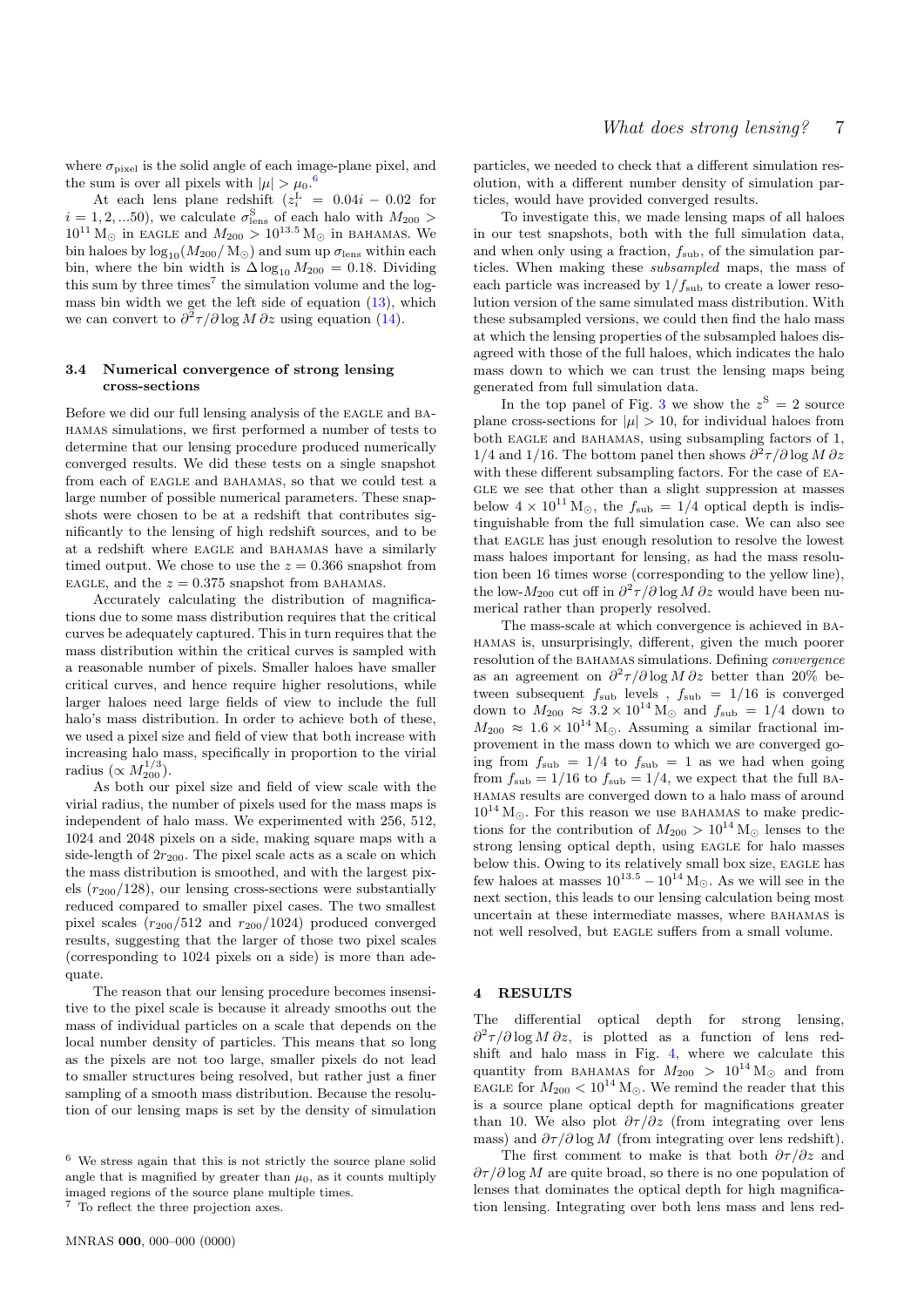

<span id="page-7-0"></span>**Figure 3.** Top: the  $z^{S} = 2$ ,  $|\mu| > 10$ , source-plane cross-sections for individual lenses from EAGLE and BAHAMAS, from the respective snapshots with  $z \approx 0.37$ . The different colours correspond to different  $f_{\text{sub}}$  values as described in Section [3.4.](#page-6-1) Running medians as a function of halo mass are shown as solid lines, which are drawn only in the mass range where the relevant simulation with the particular  $f_{sub}$  value is 'converged'. The black dashed line shows the prediction for haloes modelled as singular isothermal spheres all the way out to their virial radii. Bottom: the optical depth per decade in halo mass and per unit redshift, calculated from the cross-sections in the top panel. Lines are shown as solid in the halo mass ranges where they are converged, and are faded at lower masses. We stop showing eagle lines at the high-mass end due to the poor sampling of the mass function there. The shaded regions around the lines show the 2.5th to 97.5th percentiles when the optical depth is calculated from a bootstrap resampling of all haloes in the top panel. For the black dashed line a [Tinker et al.](#page-14-11) [\(2008\)](#page-14-11) mass function was assumed.

shift, the optical depth for  $|\mu| > 10$  with  $z^{S} = 2$  is approximately  $2 \times 10^{-5}$ . As explained earlier, for high magnification thresholds, the optical depth is inversely proportional to the square of the threshold, such that the high magnifications required to significantly alter the true masses of compact binaries that have been detected with gravitational waves  $(\mu \geq 50)$  will happen to only a very small fraction of all  $z \sim 2$  compact binary coalescences (fewer than one in a million).

Results from the SIS model are also included in Fig. [4,](#page-8-0) where it can be seen that it does a reasonable job of reproducing the simulation-derived optical depth, including the relative contribution from different lens redshifts  $(\partial \tau / \partial z)$ .

This suggests that it will capture the dependence of  $\tau$  on source redshift, which is the quantity required for calculating the expected number of lensed gravitational wave events that we should detect. Where this SIS model works less well is in the relative importance of different lens masses, with it predicting that low halo masses ( $< 10^{12}$  M<sub>o</sub>) make a reasonable contribution to the optical depth, while the hydrodynamical simulations have a steep drop in  $\partial \tau / \partial \log M$ below  $10^{12}$  M<sub>o</sub>. The mass scale at which the simulated systems become inefficient lenses is related to the stellar to halo mass relation for galaxies, whose behaviour changes at halo masses of around  $10^{12}$  M<sub> $\odot$ </sub>. We discuss this further in Section [4.2.](#page-9-0)

As another comparison, in Fig. [4](#page-8-0) we plot  $\partial \tau / \partial \log M$ from [H08,](#page-13-10) who also used  $z^{S} = 2$  and  $|\mu| > 10$  (private communication). In [H08](#page-13-10) the optical depth was calculated from ray-tracing through a DM-only simulation, with the addition of analytic gravitational potentials associated with galaxies, where the mass distribution within the galaxies was taken from the results of a semi-analytic galaxy formation model. The agreement between our  $\partial \tau / \partial \log M$  and that from [H08](#page-13-10) is fairly good in general, although there are differences that we discuss further in Section [4.3.](#page-9-1)

## 4.1 Random error on  $\partial \tau / \partial \log M$

The discontinuity in  $\partial \tau / \partial \log M$  at  $10^{14}$  M<sub>☉</sub> is because we change the simulation used at this mass. The discrepancy between the two simulations at this mass scale, with EAGLE predicting a factor of two less lensing from  $M_{200} \approx 10^{14} \,\mathrm{M_{\odot}}$ haloes than BAHAMAS, could be for a number of reasons. Given that poor resolution leads to a decrease in the strong lensing cross-section of haloes (Fig. [3\)](#page-7-0), it is unlikely to be resolution related. However, it could be that the different baryonic physics prescriptions lead to different predictions for the distribution of mass within haloes at this mass scale. Alternatively, it could just be random error associated with the EAGLE prediction, because the low volume of EAGLE means that the mass function at the high-mass end is poorly sampled. This can lead to noise both on the number of haloes and their mean lensing cross-section. The top panel of Fig. [3](#page-7-0) shows that the median  $\sigma_{\rm lens}^{\rm S}$  of EAGLE galaxies at this mass scale is a factor of almost two lower than in BAHAMAS, which explains the discrepancy in  $\partial \tau / \partial \log M$ . However, without more EAGLE haloes at this mass scale, we cannot say whether this is a systematic difference, or just a random quirk of the particular sample of massive haloes in EAGLE.

Using either the measured mass function from our simulations, or a mass function such as that from [Tinker et al.](#page-14-11) [\(2008\)](#page-14-11) combined with the volume of our simulations, it is possible to work out the expected number of haloes at each redshift in a given mass bin. However, using this with an assumption of Poisson statistics for the number of haloes in a given mass and redshift bin would underestimate the random error on  $\partial \tau / \partial \log M$  for two reasons. Firstly, the different snapshots are not independent, because it is the same haloes (evolving through time) that appear in the different snapshots. Secondly, there is fairly large scatter in  $\sigma_{\rm lens}^{\rm S}$  at fixed lens redshift and halo mass. For BAHAMAS, the distribution of  $\sigma_{\rm lens}^{\rm S}$  at  $M_{200} \approx 10^{14}$  M<sub>O</sub>,  $z^{\rm L} = 0.375$  is well fit by a log-normal distribution with a standard deviation of 0.35 dex (this scatter can be seen in the top panel of Fig. [3\)](#page-7-0). Such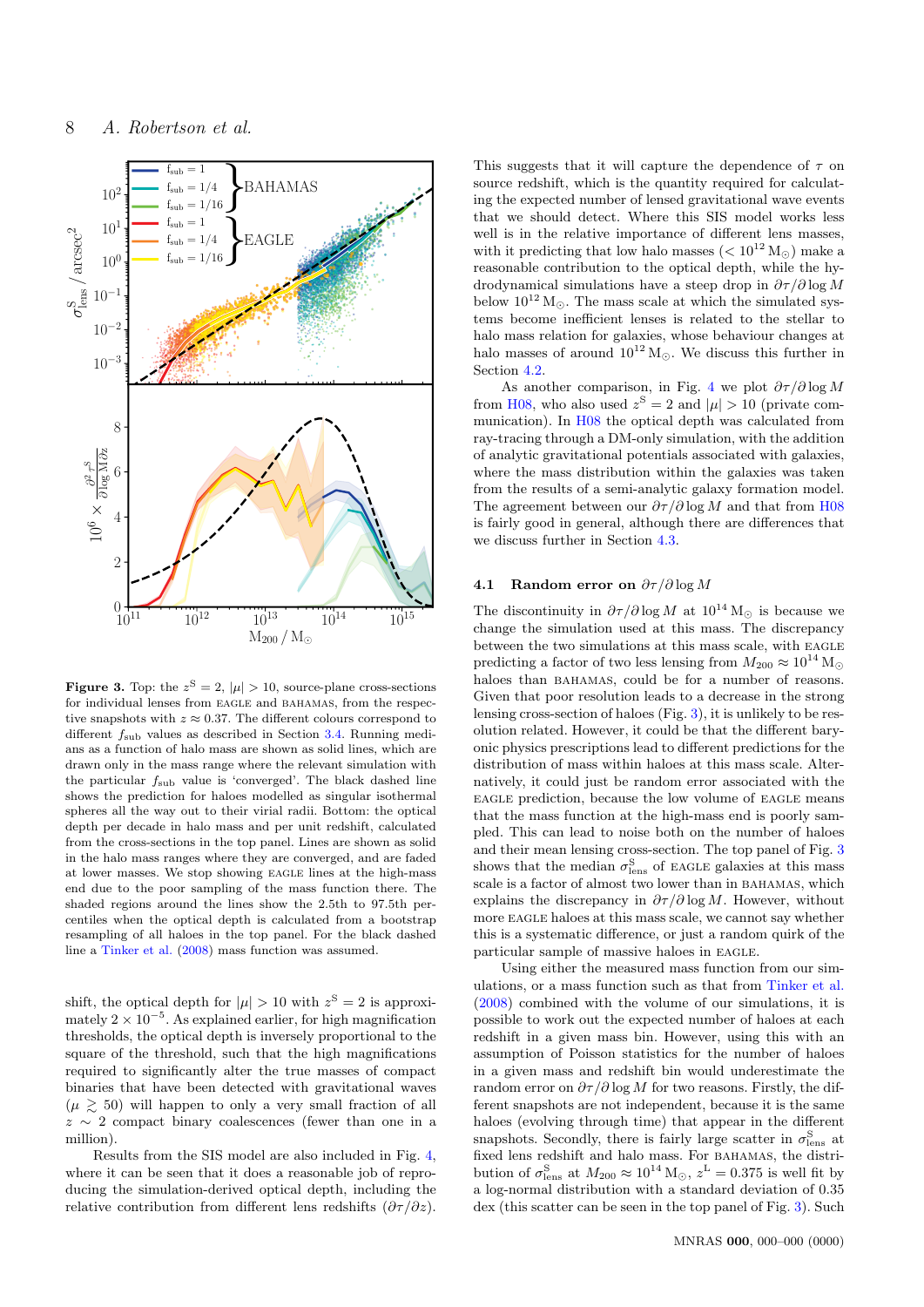

<span id="page-8-0"></span>Figure 4. The main panel shows the source-plane optical depth for lensing by a magnification greater than 10, at a source redshift of 2, per unit lens redshift and per decade in lens halo mass. At halo masses above  $10^{14}$  M<sub> $\odot$ </sub> we use the BAHAMAS simulation, while EAGLE is used at lower masses. Above and to the right of the main panel we show this quantity marginalised over halo mass and lens redshift respectively as solid blue lines. For comparison, we show these same marginalised quantities for our  $SIS + Tinker$  et al. [\(2008\)](#page-14-11) mass function model as blue dashed lines. We also show  $\partial \tau / \partial \log M$  from [H08](#page-13-10) as the red stepped line. H08 used a different cosmology and mass definition from us, and to show the contribution of these different definitions to the differences between our results and those from [H08,](#page-13-10) we show an SIS model with the cosmology and mass definition used by [H08](#page-13-10) as the red dashed line. The dip in the BAHAMAS + EAGLE results just below  $10^{14}$  M<sub>o</sub> is where BAHAMAS would not have sufficient resolution (so is not being used), but EAGLE's volume leads to a poorly sampled mass function.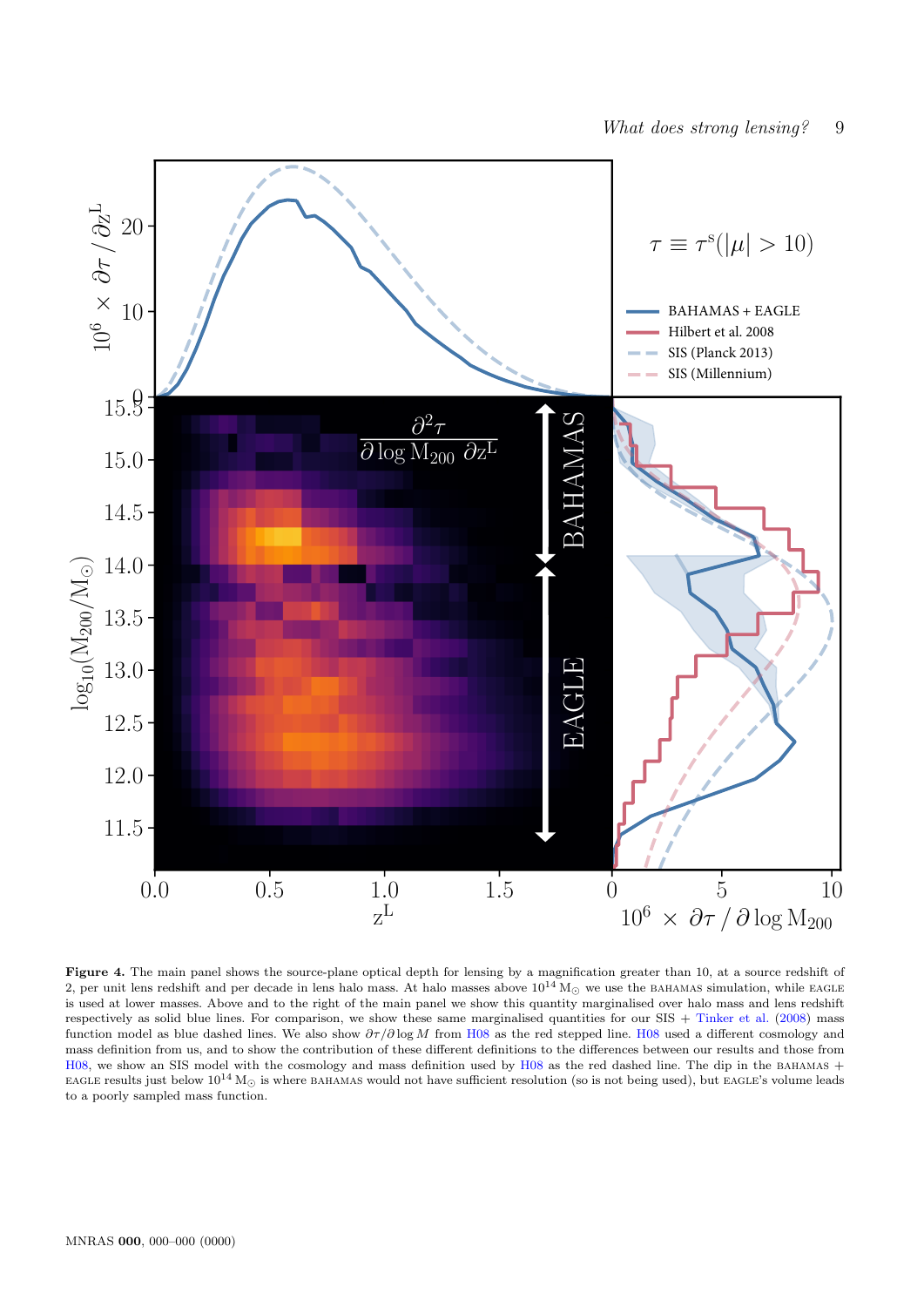a distribution has 50% of the signal coming from only 20% of the objects, so that the scatter in the total lensing signal from a mass bin is significantly larger than the Poisson expectation.

In order to get an estimate of the random error on  $\partial \tau / \partial \log M$  that reflects the points above, we use a bootstrap technique. Separately for both EAGLE and BAHAMAS, we extract the 100 most massive haloes from the  $z = 0$  snapshot and find their primary progenitors in the preceding snapshots. We then draw 100 haloes with replacement from these 100  $z = 0$  haloes, and calculate  $\partial \tau / \partial \log M$  with the 100 most massive haloes and their progenitors replaced by the bootstrapped sample of 100 haloes and their progenitors. We do this 1,000 times and find the 2.5% and 97.5% percentiles for  $\partial \tau / \partial \log M$ , which are shown by the blue shaded regions in Fig. [4.](#page-8-0) Note that the choice of the 100 most massive haloes is fairly arbitrary. In principle we could bootstrap sample all haloes, but we avoided this because our simple method for finding progenitors (using the most massive halo with a comoving centre within  $4r_{200}$  of the halo comoving centre at the preceding snapshot) works only for the most massive haloes in the box. Owing to the sharply rising mass function towards low halo masses, the random error associated with  $\partial \tau / \partial \log M$  at low masses should be negligible. Taking the noisy sampling of the high-mass end into account, the BAHAMAS and EAGLE  $\partial \tau / \partial \log M$  at  $M_{200} \sim 10^{14}$  M<sub>⊙</sub> are consistent at the  $2\sigma$  level.

## <span id="page-9-0"></span>4.2 The lowest halo masses that are efficient lenses

An obvious feature in Fig. [4](#page-8-0) is that  $\partial \tau / \partial \log M$  drops rapidly at halo masses below  $10^{12}$  M<sub>O</sub>. We attribute this to the rapid fall off in stellar mass below this halo mass. Using abundance matching, the observed stellar mass function can be combined with N-body simulations to predict the stellar mass that resides in different halo masses at different redshifts [\(Behroozi et al.](#page-13-38) [2013;](#page-13-38) [Moster et al.](#page-13-39) [2013\)](#page-13-39). The resulting stellar-to-halo mass relation is matched reasonably well by the EAGLE simulations [\(Schaye et al.](#page-14-14) [2015\)](#page-14-14). At a given redshift, the relationship between stellar mass and halo mass is approximately a double power-law, which breaks at a characteristic halo mass of  $M_1 = 10^{11.5-12}$  M<sub>O</sub>. At halo masses below this, the stellar mass  $(M^*)$  falls off rapidly with decreasing halo mass. In the local Universe, this fall off is approximately  $M^* \propto M_{200}^{5/2}$ , while at  $z = 2$  it is closer to  $M^* \propto M_{200}^2$ . This fall off in stellar mass at low halo masses means that stars quickly become unimportant for lensing when  $M_{200} < M_1$ . These low mass haloes then only have a DM component, which should be reasonably well fit by a Navarro, Frenk and White (NFW) density profile [\(Navarro](#page-13-40) [et al.](#page-13-40) [1997\)](#page-13-40). The strong lensing cross-section of an NFW halo decreases exponentially with decreasing halo mass below  $10^{13}$  M<sub> $\odot$ </sub> [\(Hilbert et al.](#page-13-22) [2007\)](#page-13-22), so that these low mass haloes have very low lensing cross-sections, which – even combined with their large abundance – leads to them making a negligible contribution to the total optical depth.

While the median  $\sigma_{\text{lens}}^{\text{S}}$  is a monotonically increasing function of  $M_{200}$ , inspection of Fig. [3](#page-7-0) reveals a feature around  $10^{12}$  M<sub>o</sub>, where lensing is most efficient compared with the SIS prediction. This is the same mass scale at which

 $M^*/M_{200}$  peaks [\(Moster et al.](#page-13-39) [2013\)](#page-13-39), and this feature in  $\sigma_{\text{lens}}^{\text{S}}(M_{200})$  can be ascribed to the turn over of  $M^*/M_{200}$ .

#### <span id="page-9-1"></span>4.3 Comparison with [Hilbert et al.](#page-13-10) [\(2008\)](#page-13-10)

Compared with the [H08](#page-13-10)  $\partial \tau / \partial \log M$ , hydrodynamical simulations predict slightly more strong lensing in total, with the increase primarily due to galaxies with halo masses of  $10^{12} - 10^{13}$  M<sub>o</sub>. The cosmology and mass definition<sup>[8](#page-9-2)</sup> are different between [H08](#page-13-10) and the hydrodynamical simulations. To investigate whether this explains the different lensing predictions, we calculated two different  $\partial \tau / \partial \log M$  from our SIS model – one using the cosmology and mass definition from EAGLE and BAHAMAS, the other those adopted by [H08.](#page-13-10) These two  $\partial \tau / \partial \log M$  are plotted as dashed lines in the right panel of Fig. [4,](#page-8-0) and the differences between them are smaller than the differences between the lines from the different simulations.

For haloes with  $M_{200} > 10^{14}$  M<sub>o</sub>, i.e. those from BA-HAMAS,  $\partial \tau / \partial \log M$  is similar between the hydrodynamical simulations and [H08.](#page-13-10) [Robertson et al.](#page-14-19) [\(2019\)](#page-14-19) looked at the density profiles of bahamas clusters, both DM-only and including baryons, and found that the total density at the centre of clusters increases when simulations include baryons, not just because of the contribution from stars (which should be captured by [H08](#page-13-10) who included analytical potentials associated with a stellar disc and bulge), but also because the DM profile itself becomes more centrally concentrated due to adiabatic contraction [\(Gnedin et al.](#page-13-41) [2004\)](#page-13-41). The fact that this does not push the BAHAMAS curve above that from  $H08$ probably reflects the fact that in [H08](#page-13-10) the analytical baryonic potential is added to the DM distribution from a DM-only simulation. Such a simulation does not ignore the baryonic material in the universe, rather it simulates it as if it were also made of DM. As such, there is more DM in a DM-only simulation than in a hydrodynamical simulation, such that when [H08](#page-13-10) add in a stellar component there is now more total mass in each halo. This appears to mimic the effects of adiabatic contraction on strong lensing cross-sections such that the hydrodynamical and DM-only plus analytical galaxies predictions are similar in the galaxy cluster regime.

The largest discrepancy between our results and those from [H08](#page-13-10) is in the  $10^{12} - 10^{13}$  M<sub>o</sub> mass range. At these halo masses the DM-only prediction is for negligible amounts of strong lensing [\(Hilbert et al.](#page-13-22) [2007\)](#page-13-22), so the lensing signal for these systems is dominated by the stellar component. In EAGLE the lensing cross-sections of these galaxies are well resolved (Fig. [3\)](#page-7-0), and in [H08](#page-13-10) they use analytic expressions to calculate the ray distortions induced by stellar mass distributions, so they are not limited by any sort of resolution effects. The difference must therefore come down to differences between the stellar distributions found in EAGLE and those used by [H08.](#page-13-10) [H08](#page-13-10) modelled the stellar component as the sum of an exponential disc

$$
\Sigma_{\rm disc} = \frac{M_{\rm disc}}{2\pi r_{\rm disc}^2} \exp\left(-\frac{r}{r_{\rm disc}}\right) \tag{17}
$$

<span id="page-9-2"></span><sup>8</sup> [H08](#page-13-10) use  $M_{200, \text{mean}}$  whereas we use  $M_{200, \text{crit}}$ .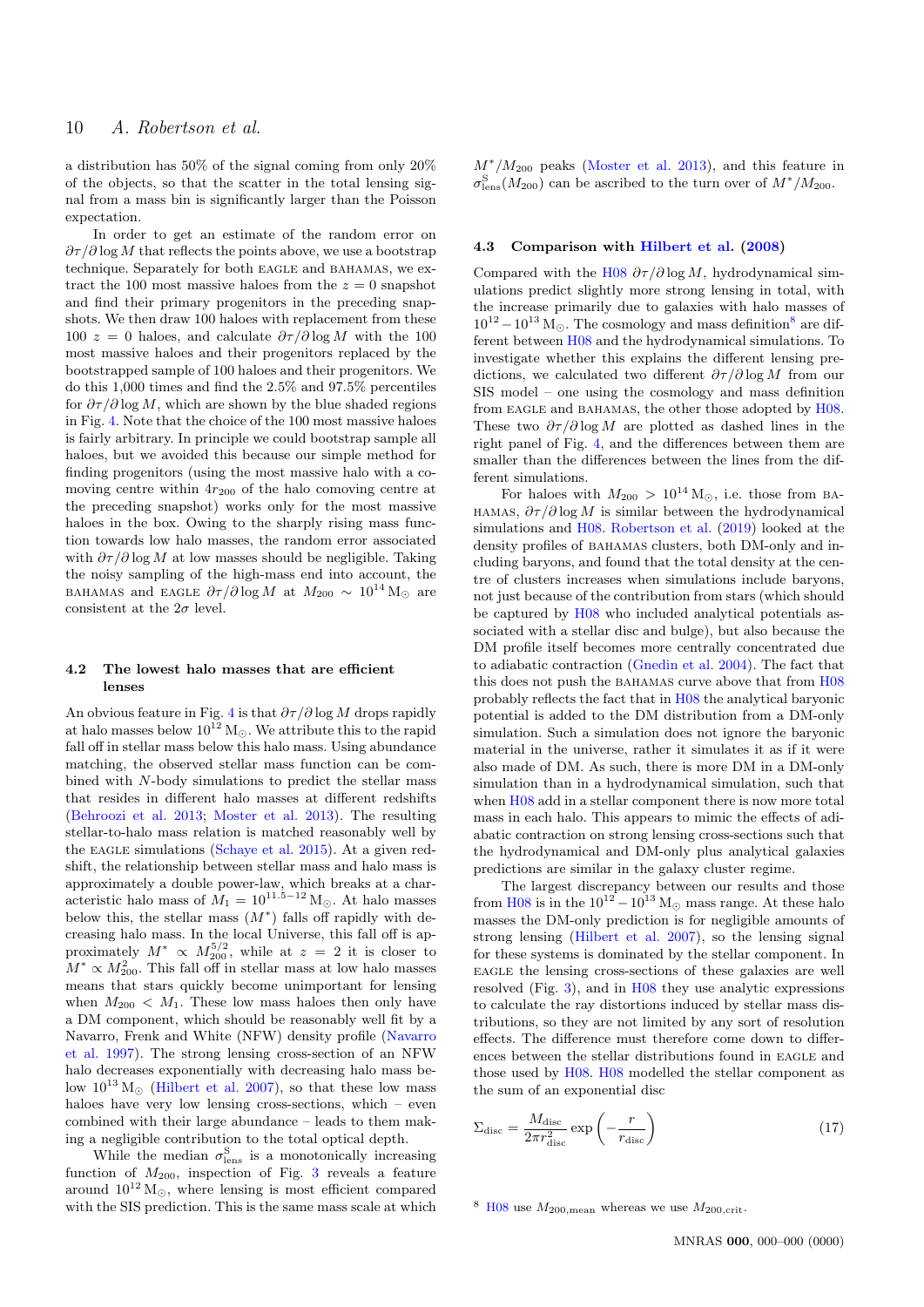and a bulge

$$
\Sigma_{\text{bulge}} = \frac{94.5 \, M_{\text{bulge}}}{r_{\text{bulge}}^2} \exp\left[-7.67 \left(\frac{r}{r_{\text{bulge}}}\right)^{1/4}\right].\tag{18}
$$

The disc mass, bulge mass and disc radius  $(M<sub>disc</sub>, M<sub>blue</sub>$  and  $r_{\text{disc}}$  respectively) were taken from the [De Lucia & Blaizot](#page-13-42) [\(2007\)](#page-13-42) semi-analytic model, that had been run on merger trees generated from the same Millennium simulation that [H08](#page-13-10) used for the DM component. They used an observationally derived  $M_{\text{bulge}} - r_{\text{bulge}}$  relation to get the bulge radius.

To verify that these parametric mass distributions, with values taken from [De Lucia & Blaizot](#page-13-42) [\(2007\)](#page-13-42), produce less strong lensing than eagle galaxies, we use the Millennium database<sup>[9](#page-10-0)</sup> to find the [De Lucia & Blaizot](#page-13-42) [\(2007\)](#page-13-42) galaxy parameters for haloes with  $10^{12} < M_{200}/M_{\odot} < 10^{13}$  in the  $z = 0.362$  snapshot. For each halo, we calculate  $\sigma_{\rm lens}^{\rm S}$  for  $|\mu| > 10$ , which we can then compare with the EAGLE haloes in Fig. [3.](#page-7-0) We find that at fixed halo mass, the median  $\sigma_{\rm lens}^{\rm S}$ from this procedure is one order of magnitude lower than from EAGLE, which is true for both  $10^{12}$  and  $10^{13}$  M<sub>o</sub> haloes. This comparison is slightly unfair, because we have not included the DM component in the Millennium lensing. At  $10^{13}$  M<sub>o</sub> (where EAGLE and [H08](#page-13-10) differ by a factor of two to three in  $\partial \tau / \partial \log M$ ) the DM fraction within the Einstein radius is typically significant, whereas at  $10^{12}$  M<sub> $\odot$ </sub> the lensing is dominated by the stars. As such, the increasing discrepancy in  $\partial \tau / \partial \log M$  going from  $10^{13}$  M<sub>o</sub> to  $10^{12}$  M<sub>o</sub> is explained by the increasing importance of the stars for the lensing, and the stellar components used by [H08](#page-13-10) being less efficient lenses than those found in EAGLE.

Given that EAGLE has a stellar mass – stellar size relation that is a good match to observations [\(Schaye et al.](#page-14-14) [2015\)](#page-14-14), and a similar comparison with the stellar mass – halo mass relation suggests that EAGLE has too few stars in haloes around  $10^{12} \text{ M}_{\odot}$ , it seems unlikely that EAGLE is significantly overestimating the lensing contribution from  $10^{12}$  M<sub>o</sub> haloes. A thorough analysis of the [De Lucia &](#page-13-42) [Blaizot](#page-13-42) [\(2007\)](#page-13-42) semi-analytic galaxies and their lensing signal as implemented by [H08](#page-13-10) is beyond the scope of this work, but here we mention possible reasons for the lensing signals being lower than in EAGLE. The simplest possibility is that there is simply not enough mass in stars, or that the galaxies are too large (and therefore more diffuse, and so less efficient strong lenses). Another possibility is that departures from circular symmetry may be important. In particular, [H08](#page-13-10) assume the stellar disc is always seen face on. Most of their galaxies in the  $10^{12} - 10^{13}$  M<sub>o</sub> halo mass range are disc-dominated, and viewing these discs face-on their surface densities rarely exceed  $\Sigma_{\rm crit}$ . An edge-on disc reaches much higher surface densities and is therefore a more powerful lens [\(Bartelmann & Loeb](#page-13-43) [1998;](#page-13-43) [Blain et al.](#page-13-44) [1999\)](#page-13-44). The choice to place all discs face-on may therefore cause [H08](#page-13-10) to underestimate the contribution to the strong lensing optical depth from lower mass haloes.

## 4.4 Comparison with lensed submillimeter galaxies

As mentioned in the introduction, one of the arguments for strong lensing being dominated by galaxy lenses, is that these are the primary lensing population when galaxies detected as being the brightest at submillimeter wavelengths are followed up to allow identification of a potential lens (for example in [Wardlow et al.](#page-14-5) [2013\)](#page-14-5). Here we sketch out a qualitative argument for why this is expected, and does not contradict our finding that lenses with  $M_{200} > 10^{13}$  M<sub>o</sub> make a dominant contribution to the strong lensing optical depth for high magnifications of point sources.

The very brightest objects observed in the submillimeter are almost entirely gravitationally lensed, which can be understood from the steepness of the bright-end of the intrinsic luminosity function of dust-obscured star-forming galaxies [\(Perrotta et al.](#page-13-46) [2002;](#page-13-46) [Lima et al.](#page-13-47) [2010\)](#page-13-47). This means that a small fraction of less-bright objects (of which there are many) being highly magnified, can dominate over the intrinsically bright objects with the same observed flux [\(Ne](#page-13-13)[grello et al.](#page-13-13) [2010\)](#page-13-13).<sup>[10](#page-10-1)</sup>

The flux limits employed in submillimeter surveys to find likely lensed objects, primarily select for objects with only modest magnifications. For example, [Wardlow et al.](#page-14-5) [\(2013\)](#page-14-5) expect magnifications of around 9 given their sample cuts. Given the universal form of  $P(>\mu) \propto \mu^{-2}$  for large  $\mu$ , if a class of objects dominates lensing for large magnifications (greater than 100 say), then it should also dominate lensing for more modest magnification (such as those relevant for submillimeter galaxies). However, this relation is true only for point sources, with extended sources having more complicated magnification distributions.

It is perhaps intuitive that with increasing source size, the maximum magnification achievable decreases, as less of the source can lie close to a caustic. A less obvious fact is that this decrease in maximum magnification is accompanied by an increase in the probability of being moderately magnified. This can be understood from noting that for an extended source, the magnification of the source as a whole is a weighted mean of the source plane magnification for point sources over the surface brightness profile of the extended source. As such, the mean magnification of sources randomly distributed on the source plane must be independent of their size. A large source cannot all be close to a caustic, but there is an increased chance that at least some of it will be. This effect was calculated explicitly by [de Freitas et al.](#page-14-20) [\(2018\)](#page-14-20), who showed that for a circular source with constant surface brightness lensed by an SIS, the cross-section for  $|\mu| > 10$  is maximised when the angular radius of the source is 30% of the Einstein radius. As galaxies have smaller Einstein radii than clusters, the relative size of a submillimeter source is larger when lensed by a galaxy than by a cluster. This decreases the importance of galaxy-lenses for very high magnifications of extended sources, but increases their prevalence

<span id="page-10-0"></span><sup>9</sup> [http://gavo.mpa-garching.mpg.de/Millennium/,](http://gavo.mpa-garching.mpg.de/Millennium/) described in [Lemson & Virgo Consortium](#page-13-45) [\(2006\)](#page-13-45). Strictly speaking we use the milli-Millennium database, similar to the Millennium database but openly accessible, and for a simulation with a volume 1/512 of the full Millennium simulation.

<span id="page-10-1"></span><sup>10</sup> This is the same argument being made by [Broadhurst et al.](#page-13-7) [\(2018\)](#page-13-7), who, by assuming that the mass function of black holes exponentially decreases at masses  $> 10 M_{\odot}$ , find that objects detected as having masses  $\sim 30 \,\mathrm{M}_{\odot}$  would in fact be dominated by lensed objects that are intrinsically less massive.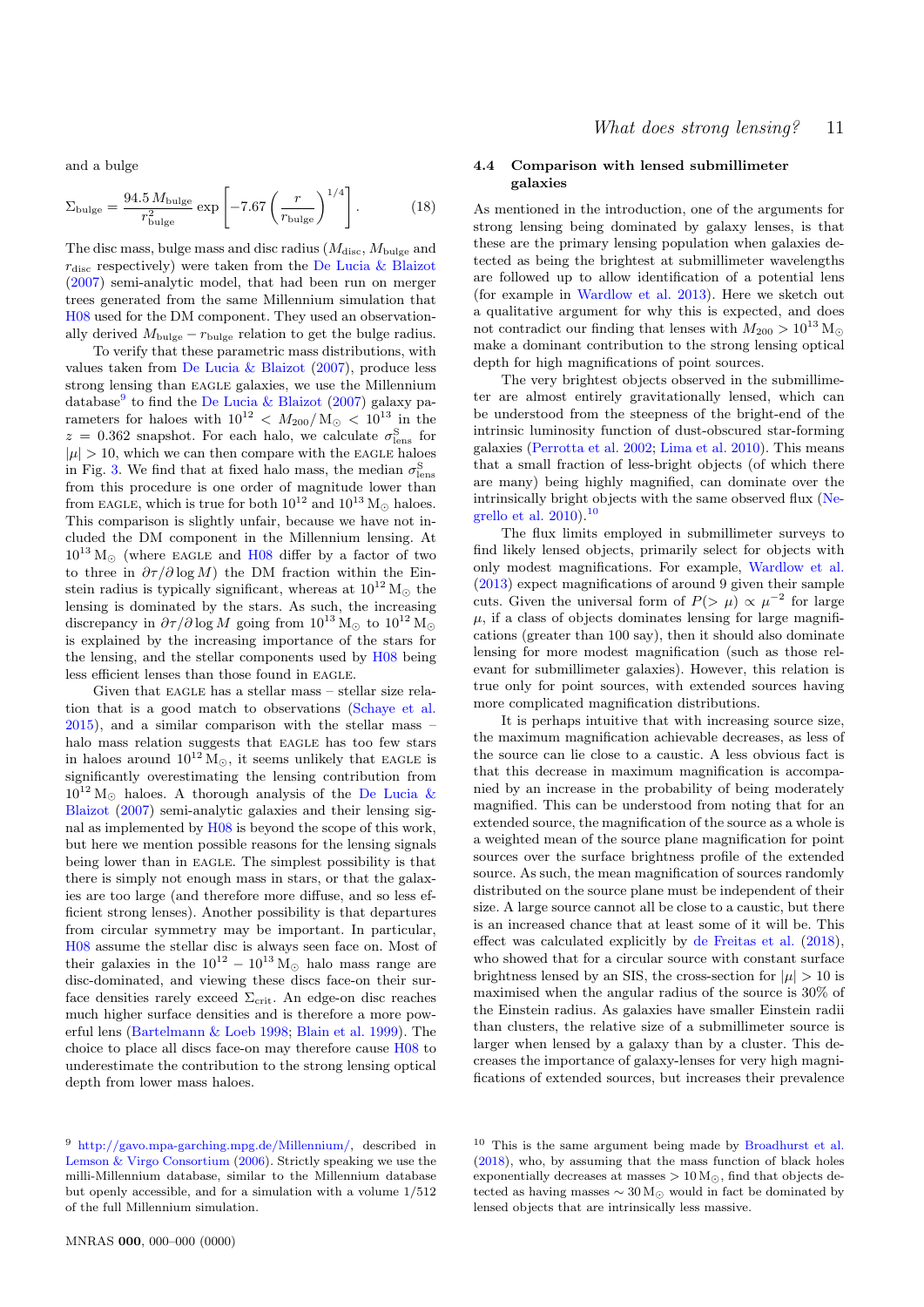as lenses with moderate magnifications, which is what dominates observed submillimeter samples.

### 4.5 Implications for searches for lensed gravitational waves

Aside from its importance for trying to estimate the probability of strong lensing from observed galaxies or galaxy clusters, knowing which halo masses are responsible for strong lensing is important for strategies to find optical counterparts to gravitationally lensed gravitational waves. At present, gravitational wave detections have large positional uncertainties, with 90% confidence regions typically covering a few hundred square degrees [\(Abbott et al.](#page-13-6) [2018\)](#page-13-6). Surveying this whole area with optical telescopes requires a large number of exposures to tile the sky localisation region.

Reducing the telescope time required to find optical counterparts to gravitational waves requires novel observing strategies. For example, the optical counterpart to the binary neutron star merger detected by LIGO and Virgo (GW170817, [Abbott et al.](#page-13-48) [2017b\)](#page-13-48) was first discovered [\(Coul](#page-13-49)[ter et al.](#page-13-49) [2017\)](#page-13-49) using an observing strategy that targeted known galaxies in the three-dimensional LIGO-Virgo localisation [\(Gehrels et al.](#page-13-50) [2016\)](#page-13-50).

For high redshift gravitational wave sources, narrowing down the search using plausible host galaxies will be difficult, firstly because a larger fraction of possible hosts will be undetected and secondly because of the large number of galaxies per unit solid angle at high redshift compared with low redshift. However, if there is evidence that a particular source may have been lensed, then a search strategy that targets lenses rather than source-hosts can be used. Such a strategy has been employed by [Smith et al.](#page-14-3) [\(2019b\)](#page-14-3), who observed two known strong lensing clusters within the sky localisation of a binary black hole seen by LIGO-Virgo (GW170814, [Abbott et al.](#page-13-51) [2017a\)](#page-13-51).

Assuming that an observed gravitational wave has been strongly lensed, and that there is an electromagnetic counterpart to detect, for the [Smith et al.](#page-14-3) [\(2019b\)](#page-14-3) strategy to have a high chance of success requires that massive clusters dominate the strong lensing optical depth. From  $\partial \tau / \partial \log M$ in Fig. [4,](#page-8-0) we can see that the most massive clusters contribute only a small fraction of the total optical depth. In fact, using the BAHAMAS  $+$  EAGLE prediction, if we take a  $z = 2$  point source that we know to have been highly magnified, the probability that it was lensed by a halo with  $M_{200}$  >  $10^{15}$  M<sub> $\odot$ </sub> is only around 2%, rising to 25% for  $M_{200} > 10^{14}$  M<sub>o</sub> and 50% for  $M_{200} > 10^{13}$  M<sub>o</sub>. However, a single powerful strong-lensing cluster can have a sourceplane cross-section for  $|\mu| > 10$  of ~ 500 arcsec<sup>2</sup>. <sup>[11](#page-11-0)</sup> This would account for around 5% of the highly magnified source plane solid angle within the sky localisations of the best localized GW detections (90 per cent localisation uncertainty of  $\sim$  50 degree<sup>2</sup>), if indeed such a cluster lens is located within the sky uncertainties. In general, our results indicate that finding optical counterparts to high-redshift strongly lensed GWs will most likely require very wide-field optical

<span id="page-11-0"></span><sup>11</sup> As a concrete example, MACS 0717 has  $\sigma_{\text{lens}}^{\text{S}}(|\mu| > 30)$  = 65 arcsec<sup>2</sup> [\(Vega-Ferrero et al.](#page-14-21) [2019\)](#page-14-21). Converting this to  $|\mu| > 10$ using  $P(|\mu| > \mu_0) \propto 1/\mu_0^2$  gives a cross-section of 580 arcsec<sup>2</sup>.

follow-up as discussed by [Smith et al.](#page-14-22) [\(2019a\)](#page-14-22). Full exploration of such wide-field follow-up will benefit from highly complete lists of strong-lensing systems down to halo masses of  $10^{13} M_{\odot}$  [\(Ryczanowski et al.](#page-14-23) [2020\)](#page-14-23).

## 4.6 Strong lensing probabilities at different source redshifts

The mass and redshift distribution of gravitational lenses is important for designing strategies to find the likely lenses of a lensed gravitational wave, as we have discussed. However, for calculating the rate of detectable lensed events, or for finding the probability that a given event has been strongly lensed (assuming one does not have an accurate sky localisation), the important quantity is simply the probability of strong lensing as a function of source redshift. [Ng et al.](#page-13-52) [\(2018\)](#page-13-52) have made predictions for the rate at which lensed gravitational waves should be detected, while [Hannuksela](#page-13-9) [et al.](#page-13-9) [\(2019\)](#page-13-9) recently found no evidence that any observed gravitational wave signals have been strongly lensed. Both groups used a strong lensing optical depth based on the assumption that lensing was done by a population of SIS mass profiles, whose mass function does not evolve, and has a normalisation determined from galaxy surveys [\(Fukugita &](#page-13-53) [Turner](#page-13-53) [1991\)](#page-13-53).

In Fig. [5](#page-12-1) we plot the evolution of the sourceplane optical depth for high magnification lensing as predicted from our simulations. This was done by calculating  $\frac{\partial^2 \tau}{\partial \log M} \frac{\partial z}{\partial x}$ , as shown for  $z^{\rm S} = 2$  in Fig. [4,](#page-8-0) but at many different source redshifts. At each  $z^{\rm S}$ , we integrate over lens mass and lens redshift to obtain  $\tau(z^{\rm S})$ . As we only generated mass maps for  $z^L \leq 2$ , we can only calculate the optical depth out to  $z^{S} = 2$ . For comparison we show this same quantity from using our SIS model and from [H08.](#page-13-10) We find that the two simulation predictions agree well with one another, while the SIS model predicts slightly more strong lensing, particularly at low source redshifts. We also used the SIS model to understand the impact of a change in cosmology from that adopted in our simulations [\(Planck Collaboration](#page-14-8) [et al.](#page-14-8) [2014\)](#page-14-8) to the latest Planck cosmology [\(Planck Col](#page-14-24)[laboration et al.](#page-14-24) [2018\)](#page-14-24). This latest cosmology has a slightly increased  $\Omega_{\rm m}$  and a decreased  $\sigma_8$  compared with the earlier Planck cosmology. These changes approximately cancel one another to produce a  $\tau(z^{\rm S})$  that differs from the [Planck Col](#page-14-8)[laboration et al.](#page-14-8) [\(2014\)](#page-14-8) SIS result in Fig. [5](#page-12-1) by less than the line width (the [Planck Collaboration et al.](#page-14-24) [\(2018\)](#page-14-24) line is not plotted in Fig. [5\)](#page-12-1).

To compare with work that was used to calculate the probabilities that observed gravitational waves have been strongly lensed, we also plot the optical depth used by [Han](#page-13-9)[nuksela et al.](#page-13-9) [\(2019\)](#page-13-9). They used a model where the population of lenses was comprised of singular isothermal spheres, with a mass function that does not evolve with time. This leads to an optical depth as a function of source redshift

$$
\tau(z^{\rm S}, |\mu| \ge \mu_0) = F\left(\frac{d_{\rm C}(z^{\rm S})}{cH_0^{-1}}\right)^3 \left(\frac{2}{\mu_0}\right)^2, \tag{19}
$$

where  $d_C(z)$  is the comoving distance to redshift z, and F is a dimensionless constant for which they use 0.0017. This is plotted in Fig. [5](#page-12-1) for  $\mu_0 = 10$ , along with the same quantity predicted from our simulations, our SIS model and from [H08.](#page-13-10)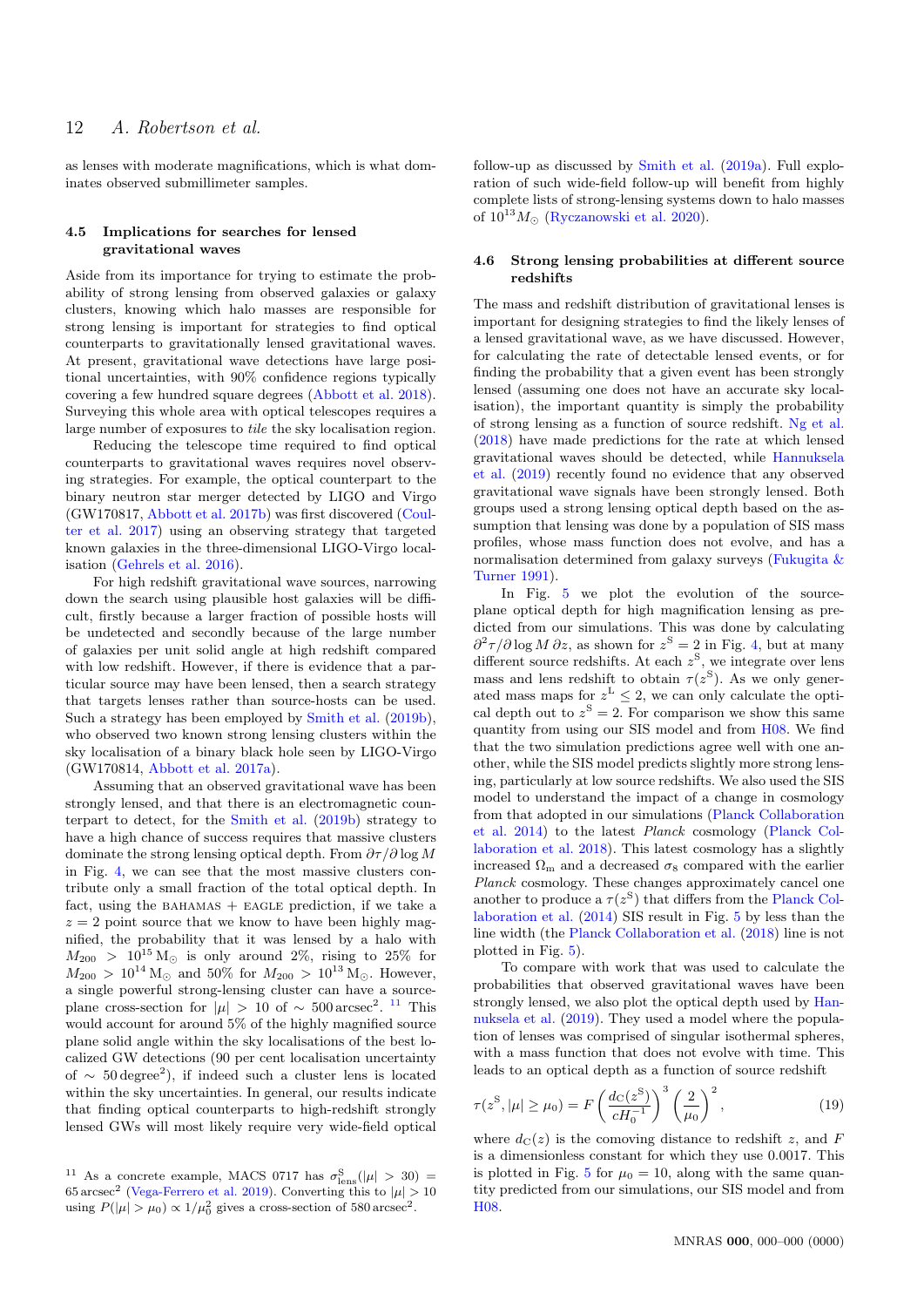

<span id="page-12-1"></span>Figure 5. The source-plane optical depth for magnifications greater than 10, as predicted by different models. The solid blue line shows our prediction from hydrodynamical simulations, while the blue dashed line shows the prediction from our SIS model. The red line shows results from [H08,](#page-13-10) who also used cosmological simulations, but using a semi-analytic model of galaxy formation rather than hydrodynamical simulations. The yellow line shows the results from the SIS model used by [Hannuksela et al.](#page-13-9) [\(2019\)](#page-13-9), in which the mass function of lenses does not change with redshift. The different predictions agree to within a factor of two over most of the redshift range, except for the [Hannuksela et al.](#page-13-9) [\(2019\)](#page-13-9) line which is a factor of four to six larger than the others.

In Fig. [5,](#page-12-1) the different models agree reasonably well on  $\tau(z^{S})$ , except for that used by [Hannuksela et al.](#page-13-9) [\(2019\)](#page-13-9) which predicts more strong lensing than the others by a factor of approximately five. This means their value for F is probably optimistic in terms of the amount of strong lensing, but a lower value for  $F$  would only strengthen their conclusion that it is unlikely that any of the already detected gravitational wave signals have been highly magnified by gravitational lensing.

## <span id="page-12-0"></span>5 CONCLUSIONS

In this paper we have calculated the optical depth for high magnification gravitational lensing of high-redshift point sources, and its contribution from different lens masses and redshifts, as predicted by two recent hydrodynamical simulations, EAGLE and BAHAMAS. We combine these two simulations because EAGLE has sufficient resolution to resolve the lowest mass haloes important for strong lensing, while the large volume of BAHAMAS allows for an adequate sampling of the high-mass end of the halo mass function. The predicted contribution from group mass  $(10^{13} - 10^{14} M_{\odot})$  haloes is rather uncertain, because the strong lensing regions of these haloes are not well resolved in BAHAMAS, and the EAGLE simulation has insufficient volume for a robust prediction. Future simulations, with sufficiently large volume and resolution to accurately estimate the lensing contribution from galaxy groups, will improve our predictions further.

The relative contribution of different lens masses to the total optical depth for large magnifications has been a topic of recent debate, particularly in the community studying the effects of gravitational lensing on observations of grav-

itational waves. The importance of galaxies versus galaxy clusters is a 'tug-of-war' between the high number density of galaxies, and the large lensing cross-sections of galaxy clusters. We first studied a simple model, in which haloes are modelled as singular isothermal spheres. In this model, the lensing cross-section of haloes grows as  $M^{4/3}$ , while the number density of haloes per decade in halo mass is approximately proportional to  $M^{-1}$ . As such, the high lensing cross-sections of more massive haloes wins over the increasing number of less massive haloes, and it is the more massive haloes that contribute more to the strong lensing cross-section. This argument holds up to the mass scale at which the mass function is no longer a power-law, but is exponentially suppressed, which reduces the importance of the most massive haloes for strong lensing.

The hydrodynamical simulations confirm this picture, while altering slightly the importance of different halo masses. The primary difference between the simulation predictions and those from our SIS model is that the simulations pick out a particular mass scale  $(M_{200} \sim 10^{12} M_{\odot})$  as being more efficient at lensing than predicted by the SIS model. This scale corresponds to the scale at which galaxy formation is most efficient, in that the stellar mass to halo mass ratio is the highest there [\(Moster et al.](#page-13-39) [2013\)](#page-13-39). A second result of the hydrodynamical simulations is that they predict a minimum halo mass below which lensing becomes inefficient. Again this is related to the stellar to halo mass relationship, as in low mass haloes it is the stars rather than dark matter that dominate the strong lensing region. The stellar mass falls off quickly with decreasing halo mass below a halo mass of  $10^{12}$  M<sub>O</sub>, and so lower mass haloes quickly become unimportant for lensing. Overall we find that around half of all high magnification lensing is done by haloes with  $M_{200} > 10^{13}$  M<sub>o</sub> (i.e. galaxy groups and clusters), with the other half coming from less massive systems (galaxies). This result differs somewhat from a previous simulation-based result [\(H08\)](#page-13-10), which used a dark matter only simulation combined with analytical gravitational potentials for the stellar components of galaxies, in that we find an enhanced contribution from galaxies living in  $10^{12} - 10^{13}$  M<sub>o</sub> haloes.

We also discussed the implications of this work for strategies to hunt for optical counterparts to gravitationally lensed gravitational waves. If the bulk of high magnification lines of sight resulted from the most massive haloes, then a credible strategy for finding the optical counterpart to a gravitational wave that was known to be strongly lensed, would be to look in the strong lensing region of the most massive haloes within the gravitational wave sky localisation. However, massive clusters (with  $M_{200} > 10^{15}$  M<sub>o</sub>) contribute only 2% of the total optical depth for large magnifications, with the bulk of the signal coming from massive galaxies or low-mass clusters. The number densities of these objects is much higher, such that there will be many within the sky localisation of a detected gravitational wave. This means that finding the optical counterparts to high-redshift gravitationally lensed gravitational waves will most likely require tiling the credible area on the sky as determined from the gravitational waves. That said, if a particularly powerful strong lensing cluster was in the sky localisation of a wellconstrained gravitational wave  $(\sim 50 \text{ degree}^2)$  then it could account for around 5% of the strong lensing within the sky localisation.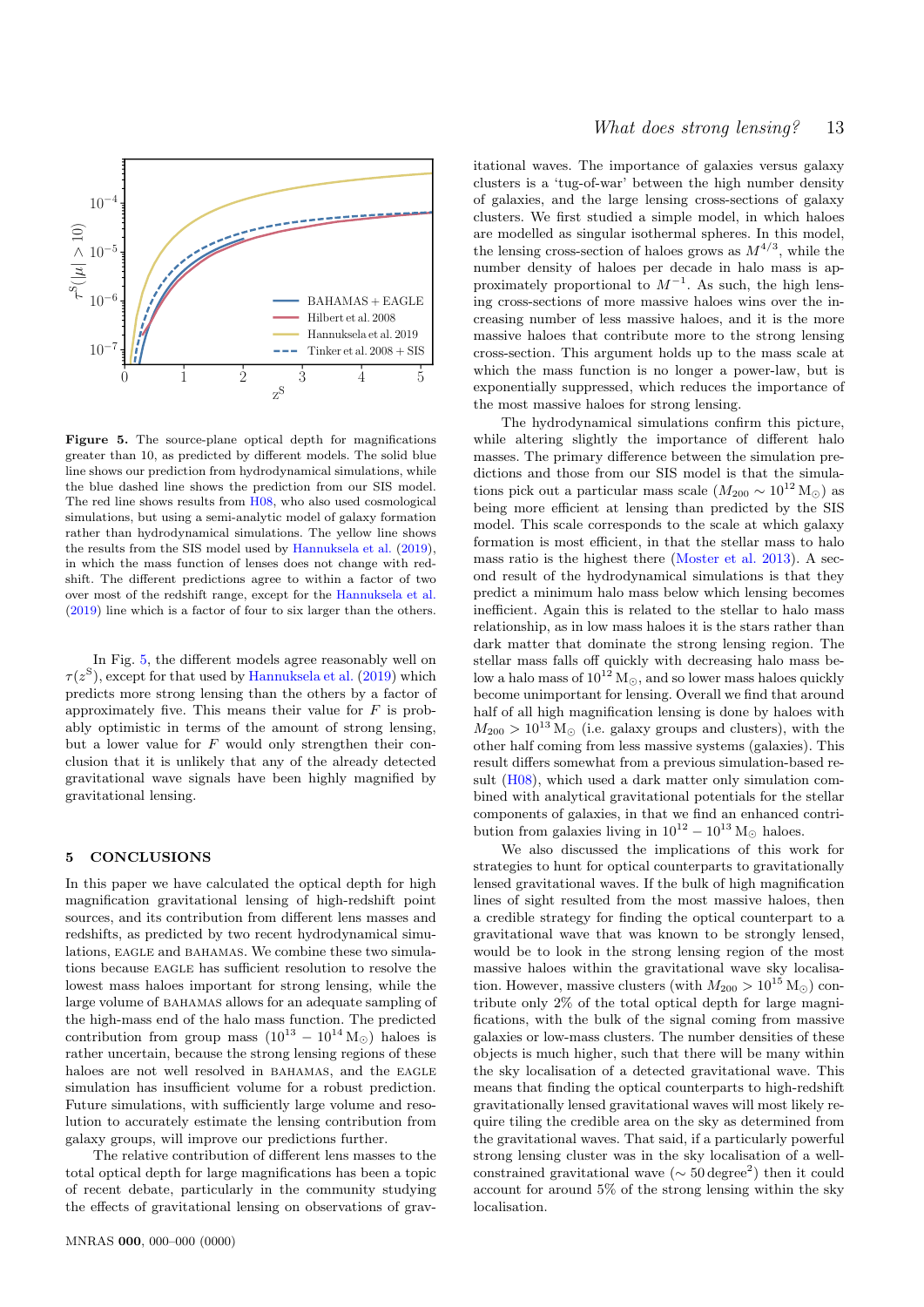# 14 A. Robertson et al.

Finally, we presented our prediction for the optical depth for high magnification as a function of source redshift, a key ingredient in calculating the expected rate of gravitationally lensed gravitational waves, as well as the abundance of other gravitationally lensed point sources. We found that our result was in reasonable agreement both with [H08'](#page-13-10)s previous simulation-based result, as well as simple models that treat lenses as SISs. At low redshift, high magnifications are extremely unlikely. Each  $z^{S} = 0.5$  source produces, on average,  $5 \times 10^{-7}$  images with magnification greater than ten; this increases to about  $2 \times 10^{-5}$  images for  $z^{S} = 2$ . These lensing probabilities are lower than assumed by [Hannuksela](#page-13-9) [et al.](#page-13-9) [\(2019\)](#page-13-9) in recent work on the probability that observed gravitational waves have been strongly lensed. They found that strong lensing was unlikely to have affected the current sample of observed gravitational waves, and our lower intrinsic lensing probabilities strengthen this result.

#### ACKNOWLEDGMENTS

We give special thanks to Stefan Hilbert for producing new lensing results from the Millennium simulation, and to Ian McCarthy for granting us access to the particle data from the bahamas simulations. Thanks also to Christopher Berry for helping with the early stages of this work and for providing comments on a draft version of this paper, and to James Nightingale, David Lagattuta, Joop Schaye, Otto Hannuksela and Thomas Callingham for helpful discussions.

AR is supported by the European Research Council (ERC-StG-716532-PUNCA) and the STFC (ST/N001494/1). GPS and MB acknowledge support from STFC grant number ST/S000305/1. RM acknowledges the support of a Royal Society University Research Fellowship. VRE acknowledges support from STFC grant ST/P000541/1. MJ is supported by the United Kingdom Research and Innovation (UKRI) Future Leaders Fellowship 'Using Cosmic Beasts to uncover the Nature of Dark Matter' (MR/S017216/1).

This work used the DiRAC@Durham facility managed by the Institute for Computational Cosmology on behalf of the STFC DiRAC HPC Facility (www.dirac.ac.uk). The equipment was funded by BEIS capital funding via STFC capital grants ST/K00042X/1, ST/P002293/1, ST/R002371/1 and ST/S002502/1, Durham University and STFC operations grant ST/R000832/1. DiRAC is part of the National e-Infrastructure.

## **REFERENCES**

- <span id="page-13-2"></span>Abbott B. P., et al., 2016, [Physical Review Letters,](http://dx.doi.org/10.1103/PhysRevLett.116.061102) [116, 061102](https://ui.adsabs.harvard.edu/abs/2016PhRvL.116f1102A)
- <span id="page-13-51"></span>Abbott B. P., et al., 2017a, [Phys. Rev. Lett.](http://dx.doi.org/10.1103/PhysRevLett.119.141101) , 119, 141101
- <span id="page-13-48"></span>Abbott B. P., et al., 2017b, [Phys. Rev. Lett.](http://dx.doi.org/10.1103/PhysRevLett.119.161101) , 119, 161101
- <span id="page-13-4"></span>Abbott B. P., et al., 2017c, [Annalen der Physik,](http://dx.doi.org/10.1002/andp.201600209) [529, 1600209](https://ui.adsabs.harvard.edu/abs/2017AnP...52900209A)
- <span id="page-13-31"></span><span id="page-13-6"></span>Abbott B. P., et al., 2018, [Living Reviews in Relativity,](http://dx.doi.org/10.1007/s41114-018-0012-9) [21, 3](https://ui.adsabs.harvard.edu/abs/2018LRR....21....3A) Bahé Y. M., et al., 2017, [MNRAS,](http://dx.doi.org/10.1093/mnras/stx1403) [470, 4186](http://adsabs.harvard.edu/abs/2017MNRAS.470.4186B)
- 
- <span id="page-13-29"></span>Barnes D. J., Kay S. T., Henson M. A., McCarthy I. G., Schaye J., Jenkins A., 2017a, [MNRAS,](http://dx.doi.org/10.1093/mnras/stw2722) [465, 213](https://ui.adsabs.harvard.edu/abs/2017MNRAS.465..213B)
- <span id="page-13-32"></span>Barnes D. J., et al., 2017b, [MNRAS,](http://dx.doi.org/10.1093/mnras/stx1647) [471, 1088](http://adsabs.harvard.edu/abs/2017MNRAS.471.1088B)
- <span id="page-13-43"></span>Bartelmann M., Loeb A., 1998, [ApJ,](http://dx.doi.org/10.1086/305989) [503, 48](https://ui.adsabs.harvard.edu/abs/1998ApJ...503...48B)
- <span id="page-13-38"></span>Behroozi P. S., Wechsler R. H., Conroy C., 2013, [ApJ](http://dx.doi.org/10.1088/2041-8205/762/2/L31) , [762, L31](http://adsabs.harvard.edu/abs/2013ApJ...762L..31B)
- <span id="page-13-44"></span>Blain A. W., Moller O., Maller A. H., 1999, [MNRAS,](http://dx.doi.org/10.1046/j.1365-8711.1999.02221.x) [303, 423](https://ui.adsabs.harvard.edu/abs/1999MNRAS.303..423B)
- <span id="page-13-0"></span>Bolton A. S., Burles S., Koopmans L. V. E., Treu T., Gavazzi R., Moustakas L. A., Wayth R., Schlegel D. J., 2008, [ApJ,](http://dx.doi.org/10.1086/589327) [682,](https://ui.adsabs.harvard.edu/abs/2008ApJ...682..964B) [964](https://ui.adsabs.harvard.edu/abs/2008ApJ...682..964B)
- <span id="page-13-7"></span>Broadhurst T., Diego J. M., Smoot George I., 2018, arXiv eprints, [p. arXiv:1802.05273](https://ui.adsabs.harvard.edu/abs/2018arXiv180205273B)
- <span id="page-13-8"></span>Broadhurst T., Diego J. M., Smoot George F. I., 2019, arXiv e-prints, [p. arXiv:1901.03190](https://ui.adsabs.harvard.edu/abs/2019arXiv190103190B)
- <span id="page-13-14"></span>Bussmann R. S., et al., 2013, [The Astrophysical Journal,](http://dx.doi.org/10.1088/0004-637X/779/1/25) [779, 25](https://ui.adsabs.harvard.edu/abs/2013ApJ...779...25B)
- <span id="page-13-37"></span>Chirivì G., Suyu S. H., Grillo C., Halkola A., Balestra I., Caminha G. B., Mercurio A., Rosati P., 2018, [A&A](http://dx.doi.org/10.1051/0004-6361/201731433) , [614, A8](https://ui.adsabs.harvard.edu/abs/2018A&A...614A...8C)
- <span id="page-13-12"></span>Choi Y.-Y., Park C., Vogeley M. S., 2007, [The Astrophysical Jour](http://dx.doi.org/10.1086/511060)[nal,](http://dx.doi.org/10.1086/511060) [658, 884](https://ui.adsabs.harvard.edu/abs/2007ApJ...658..884C)
- <span id="page-13-49"></span>Coulter D. A., et al., 2017, [Science,](http://dx.doi.org/10.1126/science.aap9811) [358, 1556](https://ui.adsabs.harvard.edu/abs/2017Sci...358.1556C)
- <span id="page-13-34"></span>Crain R. A., et al., 2015, [MNRAS,](http://dx.doi.org/10.1093/mnras/stv725) [450, 1937](http://adsabs.harvard.edu/abs/2015MNRAS.450.1937C)
- <span id="page-13-33"></span>Cui W., et al., 2018, [MNRAS,](http://dx.doi.org/10.1093/mnras/sty2111) [480, 2898](https://ui.adsabs.harvard.edu/abs/2018MNRAS.480.2898C)
- <span id="page-13-24"></span>Davé R., Thompson R., Hopkins P. F., 2016, [MNRAS,](http://dx.doi.org/10.1093/mnras/stw1862) [462, 3265](https://ui.adsabs.harvard.edu/abs/2016MNRAS.462.3265D)
- <span id="page-13-27"></span>Davé R., Anglés-Alcázar D., Narayanan D., Li Q., Rafieferantsoa M. H., Appleby S., 2019, [MNRAS,](http://dx.doi.org/10.1093/mnras/stz937) [486, 2827](https://ui.adsabs.harvard.edu/abs/2019MNRAS.486.2827D)
- <span id="page-13-42"></span>De Lucia G., Blaizot J., 2007, [MNRAS,](http://dx.doi.org/10.1111/j.1365-2966.2006.11287.x) [375, 2](https://ui.adsabs.harvard.edu/abs/2007MNRAS.375....2D)
- <span id="page-13-53"></span>Fukugita M., Turner E. L., 1991, [MNRAS,](http://dx.doi.org/10.1093/mnras/253.1.99) [253, 99](https://ui.adsabs.harvard.edu/abs/1991MNRAS.253...99F)
- <span id="page-13-19"></span>Gaudi B. S., Petters A. O., 2002, [ApJ,](http://dx.doi.org/10.1086/341063) [574, 970](http://adsabs.harvard.edu/abs/2002ApJ...574..970G)
- <span id="page-13-17"></span>Gavazzi R., Treu T., Rhodes J. D., Koopmans L. V. E., Bolton A. S., Burles S., Massey R. J., Moustakas L. A., 2007, [ApJ,](http://dx.doi.org/10.1086/519237) [667, 176](https://ui.adsabs.harvard.edu/abs/2007ApJ...667..176G)
- <span id="page-13-50"></span>Gehrels N., Cannizzo J. K., Kanner J., Kasliwal M. M., Nissanke S., Singer L. P., 2016, [ApJ,](http://dx.doi.org/10.3847/0004-637X/820/2/136) [820, 136](https://ui.adsabs.harvard.edu/abs/2016ApJ...820..136G)
- <span id="page-13-41"></span>Gnedin O. Y., Kravtsov A. V., Klypin A. A., Nagai D., 2004, [ApJ,](http://dx.doi.org/10.1086/424914) [616, 16](https://ui.adsabs.harvard.edu/abs/2004ApJ...616...16G)
- <span id="page-13-9"></span>Hannuksela O. A., Haris K., Ng K. K. Y., Kumar S., Mehta A. K., Keitel D., Li T. G. F., Ajith P., 2019, [ApJ](http://dx.doi.org/10.3847/2041-8213/ab0c0f) , [874, L2](https://ui.adsabs.harvard.edu/abs/2019ApJ...874L...2H)
- <span id="page-13-11"></span>Haris K., Mehta A. K., Kumar S., Venumadhav T., Ajith P., 2018, arXiv e-prints, [p. arXiv:1807.07062](https://ui.adsabs.harvard.edu/abs/2018arXiv180707062H)
- <span id="page-13-22"></span>Hilbert S., White S. D. M., Hartlap J., Schneider P., 2007, [MN-](http://dx.doi.org/10.1111/j.1365-2966.2007.12391.x)[RAS,](http://dx.doi.org/10.1111/j.1365-2966.2007.12391.x) [382, 121](https://ui.adsabs.harvard.edu/abs/2007MNRAS.382..121H)
- <span id="page-13-10"></span>Hilbert S., White S. D. M., Hartlap J., Schneider P., 2008, [MN-](http://dx.doi.org/10.1111/j.1365-2966.2008.13190.x)[RAS,](http://dx.doi.org/10.1111/j.1365-2966.2008.13190.x) [386, 1845](http://adsabs.harvard.edu/abs/2008MNRAS.386.1845H)
- <span id="page-13-20"></span>Jenkins A., Frenk C. S., White S. D. M., Colberg J. M., Cole S., Evrard A. E., Couchman H. M. P., Yoshida N., 2001, [MNRAS,](http://dx.doi.org/10.1046/j.1365-8711.2001.04029.x) [321, 372](http://adsabs.harvard.edu/abs/2001MNRAS.321..372J)
- <span id="page-13-25"></span>Kaviraj S., et al., 2017, [MNRAS,](http://dx.doi.org/10.1093/mnras/stx126) [467, 4739](https://ui.adsabs.harvard.edu/abs/2017MNRAS.467.4739K)
- <span id="page-13-15"></span>Kelly P. L., et al., 2015, [Science,](http://dx.doi.org/10.1126/science.aaa3350) [347, 1123](https://ui.adsabs.harvard.edu/abs/2015Sci...347.1123K)
- <span id="page-13-1"></span>Kelly P. L., et al., 2018, [Nature Astronomy,](http://dx.doi.org/10.1038/s41550-018-0430-3) [2, 334](https://ui.adsabs.harvard.edu/abs/2018NatAs...2..334K)
- <span id="page-13-28"></span>Le Brun A. M. C., McCarthy I. G., Schaye J., Ponman T. J., 2014, [MNRAS,](http://dx.doi.org/10.1093/mnras/stu608) [441, 1270](https://ui.adsabs.harvard.edu/abs/2014MNRAS.441.1270L)
- <span id="page-13-45"></span>Lemson G., Virgo Consortium t., 2006, arXiv e-prints, [pp astro–](https://ui.adsabs.harvard.edu/abs/2006astro.ph..8019L) [ph/0608019](https://ui.adsabs.harvard.edu/abs/2006astro.ph..8019L)
- <span id="page-13-5"></span>Li S.-S., Mao S., Zhao Y., Lu Y., 2018, [MNRAS,](http://dx.doi.org/10.1093/mnras/sty411) [476, 2220](https://ui.adsabs.harvard.edu/abs/2018MNRAS.476.2220L)
- <span id="page-13-47"></span>Lima M., Jain B., Devlin M., Aguirre J., 2010, [ApJ](http://dx.doi.org/10.1088/2041-8205/717/1/L31) , [717, L31](https://ui.adsabs.harvard.edu/abs/2010ApJ...717L..31L)
- <span id="page-13-36"></span>McAlpine S., et al., 2016, [Astronomy and Computing,](http://dx.doi.org/10.1016/j.ascom.2016.02.004) [15, 72](https://ui.adsabs.harvard.edu/abs/2016A&C....15...72M)
- <span id="page-13-30"></span>McCarthy I. G., Schaye J., Bird S., Le Brun A. M. C., 2017, [MNRAS,](http://dx.doi.org/10.1093/mnras/stw2792) [465, 2936](https://ui.adsabs.harvard.edu/abs/2017MNRAS.465.2936M)
- <span id="page-13-35"></span>McCarthy I. G., Bird S., Schaye J., Harnois-Deraps J., Font A. S., van Waerbeke L., 2018, [MNRAS,](http://dx.doi.org/10.1093/mnras/sty377) [476, 2999](https://ui.adsabs.harvard.edu/abs/2018MNRAS.476.2999M)
- <span id="page-13-18"></span>Meneghetti M., 2016, Introduction to Gravitational Lensing - Lecture scripts
- <span id="page-13-3"></span>Miller M. C., Yunes N., 2019, [Nature](http://dx.doi.org/10.1038/s41586-019-1129-z) , [568, 469](https://ui.adsabs.harvard.edu/abs/2019Natur.568..469M)
- <span id="page-13-39"></span>Moster B. P., Naab T., White S. D. M., 2013, [MNRAS,](http://dx.doi.org/10.1093/mnras/sts261) [428, 3121](http://adsabs.harvard.edu/abs/2013MNRAS.428.3121M)
- <span id="page-13-21"></span>Murray S. G., Power C., Robotham A. S. G., 2013, [Astronomy](http://dx.doi.org/10.1016/j.ascom.2013.11.001) [and Computing,](http://dx.doi.org/10.1016/j.ascom.2013.11.001) [3, 23](https://ui.adsabs.harvard.edu/abs/2013A&C.....3...23M)
- <span id="page-13-40"></span><span id="page-13-13"></span>Navarro J. F., Frenk C. S., White S. D. M., 1997, ApJ, [490, 493](http://adsabs.harvard.edu/abs/1997ApJ...490..493N) Negrello M., et al., 2010, [Science,](http://dx.doi.org/10.1126/science.1193420) [330, 800](https://ui.adsabs.harvard.edu/abs/2010Sci...330..800N)
- <span id="page-13-52"></span>Ng K. K. Y., Wong K. W. K., Broadhurst T., Li T. G. F., 2018, [Phys. Rev. D](http://dx.doi.org/10.1103/PhysRevD.97.023012) , [97, 023012](http://adsabs.harvard.edu/abs/2018PhRvD..97b3012N)
- <span id="page-13-23"></span>Oguri M., Taruya A., Suto Y., Turner E. L., 2002, [ApJ,](http://dx.doi.org/10.1086/339064) [568, 488](https://ui.adsabs.harvard.edu/abs/2002ApJ...568..488O)
- <span id="page-13-16"></span>Oguri M., et al., 2013, [MNRAS,](http://dx.doi.org/10.1093/mnras/sts351) [429, 482](https://ui.adsabs.harvard.edu/abs/2013MNRAS.429..482O)
- <span id="page-13-46"></span>Perrotta F., Baccigalupi C., Bartelmann M., De Zotti G., Granato G. L., 2002, [MNRAS,](http://dx.doi.org/10.1046/j.1365-8711.2002.05009.x) [329, 445](https://ui.adsabs.harvard.edu/abs/2002MNRAS.329..445P)
- <span id="page-13-26"></span>Pillepich A., et al., 2018a, [MNRAS,](http://dx.doi.org/10.1093/mnras/stx2656) [473, 4077](https://ui.adsabs.harvard.edu/abs/2018MNRAS.473.4077P)